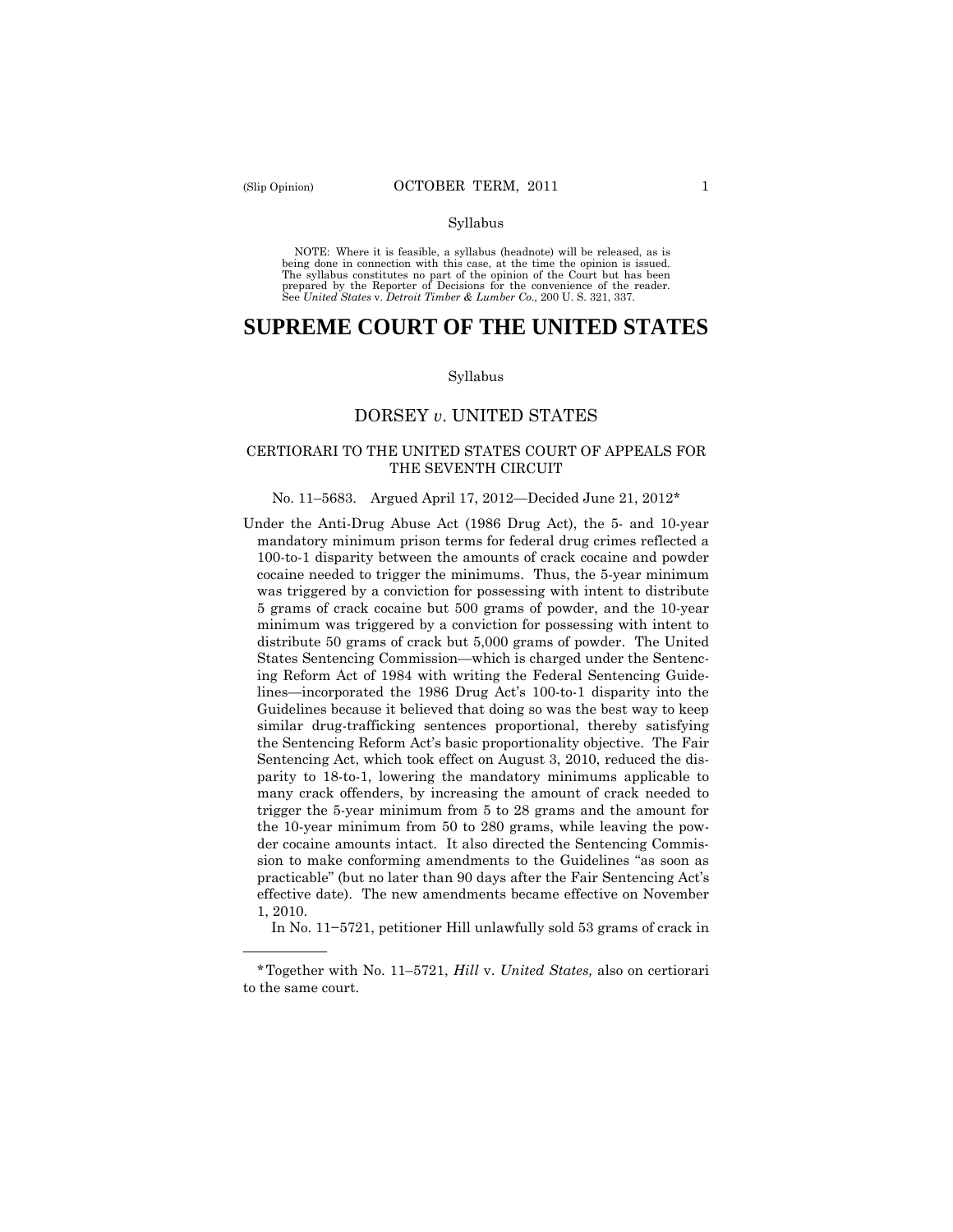#### Syllabus

2007, but was not sentenced until December 2010. Sentencing him to the 10-year minimum mandated by the 1986 Drug Act, the District Judge ruled that the Fair Sentencing Act's 5-year minimum for selling that amount of crack did not apply to those whose offenses were committed before the Act's effective date. In No. 11−5683, petitioner Dorsey unlawfully sold 5.5 grams of crack in 2008. In September 2010, the District Judge sentenced him to the 1986 Drug Act's 10 year minimum, finding that it applied because Dorsey had a prior drug conviction and declining to apply the Fair Sentencing Act, under which there would be no mandated minimum term for an amount less than 28 grams, because Dorsey's offense predated that Act's effective date. The Seventh Circuit affirmed in both cases.

*Held:* The Fair Sentencing Act's new, lower mandatory minimums apply to the post-Act sentencing of pre-Act offenders. Pp. 10−20.

(a) Language in different statutes argues in opposite directions. The general federal saving statute (1871 Act) provides that a new criminal statute that "repeal[s]" an older criminal statute shall not change the penalties "incurred" under that older statute "unless the repealing Act shall so expressly provide." 1 U. S. C. §109. The word "repeal" applies when a new statute simply diminishes the penalties that the older statute set forth, see *Warden* v. *Marrero*, 417 U. S. 653, 659−664, and penalties are "incurred" under the older statute when an offender becomes subject to them, *i.e.,* commits the underlying conduct that makes the offender liable, see *United States* v. *Reisinger*, 128 U. S. 398, 401. In contrast, the Sentencing Reform Act says that, regardless of when the offender's conduct occurs, the applicable sentencing guidelines are the ones "in effect on the date the defendant is sentenced."  $18$  U. S. C.  $\S 3553(a)(4)(A)(ii)$ .

Six considerations, taken together, show that Congress intended the Fair Sentencing Act's more lenient penalties to apply to offenders who committed crimes before August 3, 2010, but were sentenced after that date. First, the 1871 saving statute permits Congress to apply a new Act's more lenient penalties to pre-Act offenders without expressly saying so in the new Act. The 1871 Act creates what is in effect a less demanding interpretive requirement because the statute "cannot justify a disregard of the will of Congress as manifested, either expressly or by necessary implication, in a subsequent enactment." *Great Northern R. Co.* v. *United States,* 208 U. S. 452, 465. Hence, this Court has treated the 1871 Act as setting forth an important background principle of interpretation that requires courts, before interpreting a new criminal statute to apply its new penalties to a set of pre-Act offenders, to assure themselves by the "plain import" or "fair implication" of the new statute that ordinary interpretive considerations point clearly in that direction. Second, the Sen-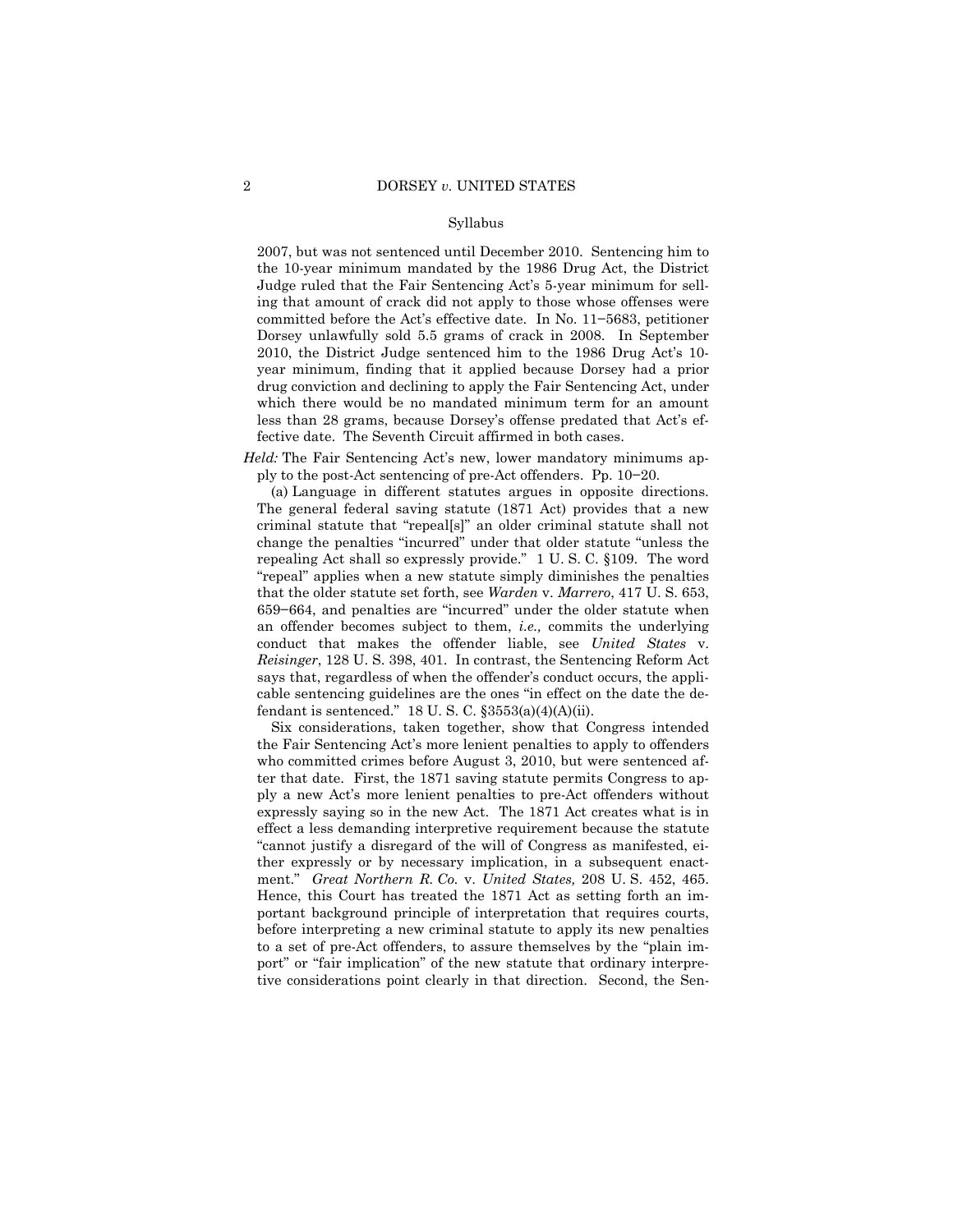#### Syllabus

tencing Reform Act sets forth a special and different background principle in §3553(a)(4)(A)(ii), which applies unless *ex post facto* concerns are present. Thus, new, lower Guidelines amendments apply to offenders who committed an offense before the adoption of the amendments but are sentenced thereafter. Third, language in the Fair Sentencing Act implies that Congress intended to follow the Sentencing Reform Act's special background principle here. Section 8 of the Fair Sentencing Act requires the Commission to promulgate conforming amendments to the Guidelines that "achieve consistency with other guideline provisions and applicable law." Read most naturally, "applicable law" refers to the law as changed by the Fair Sentencing Act, including the provision reducing the crack mandatory minimums. And consistency with "other guideline provisions" and with prior Commission practice would require application of the new Guidelines amendments to offenders who committed their offense before the new amendments' effective date but were sentenced thereafter. Fourth, applying the 1986 Drug Act's old mandatory minimums to the post-August 3 sentencing of pre-August 3 offenders would create sentencing disparities of a kind that Congress enacted the Sentencing Reform Act and the Fair Sentencing Act to prevent. Fifth, not to apply the Fair Sentencing Act would do more than preserve a disproportionate status quo; it would make matters worse by creating new anomalies―new sets of disproportionate sentences―not previously present. That is because sentencing courts must apply the new Guidelines (consistent with the Fair Sentencing Act's new minimums) to pre-Act offenders, and the 1986 Drug Act's old minimums would trump those new Guidelines for some pre-Act offenders but not for all of them. Application of the 1986 Drug Act minimums to pre-Act offenders sentenced after the new Guidelines take effect would therefore produce a set of sentences at odds with Congress' basic efforts to create more uniform, more proportionate sentences. Sixth, this Court has found no strong countervailing considerations that would make a critical difference. Pp. 10−19.

(b) The new Act's lower minimums also apply to those who committed an offense prior to August 3 and were sentenced between that date and November 1, 2010, the effective date of the new Guidelines. The Act simply instructs the Commission to promulgate new Guidelines "as soon as practicable" (but no later than 90 days after the Act took effect), and thus as far as Congress was concerned, the Commission might have promulgated those Guidelines to be effective as early as August 3. In any event, courts, treating the Guidelines as advisory, possess authority to sentence in accordance with the new minimums. Finally, applying the new minimums to all who are sentenced after August 3 makes it possible to foresee a reasonably smooth tran-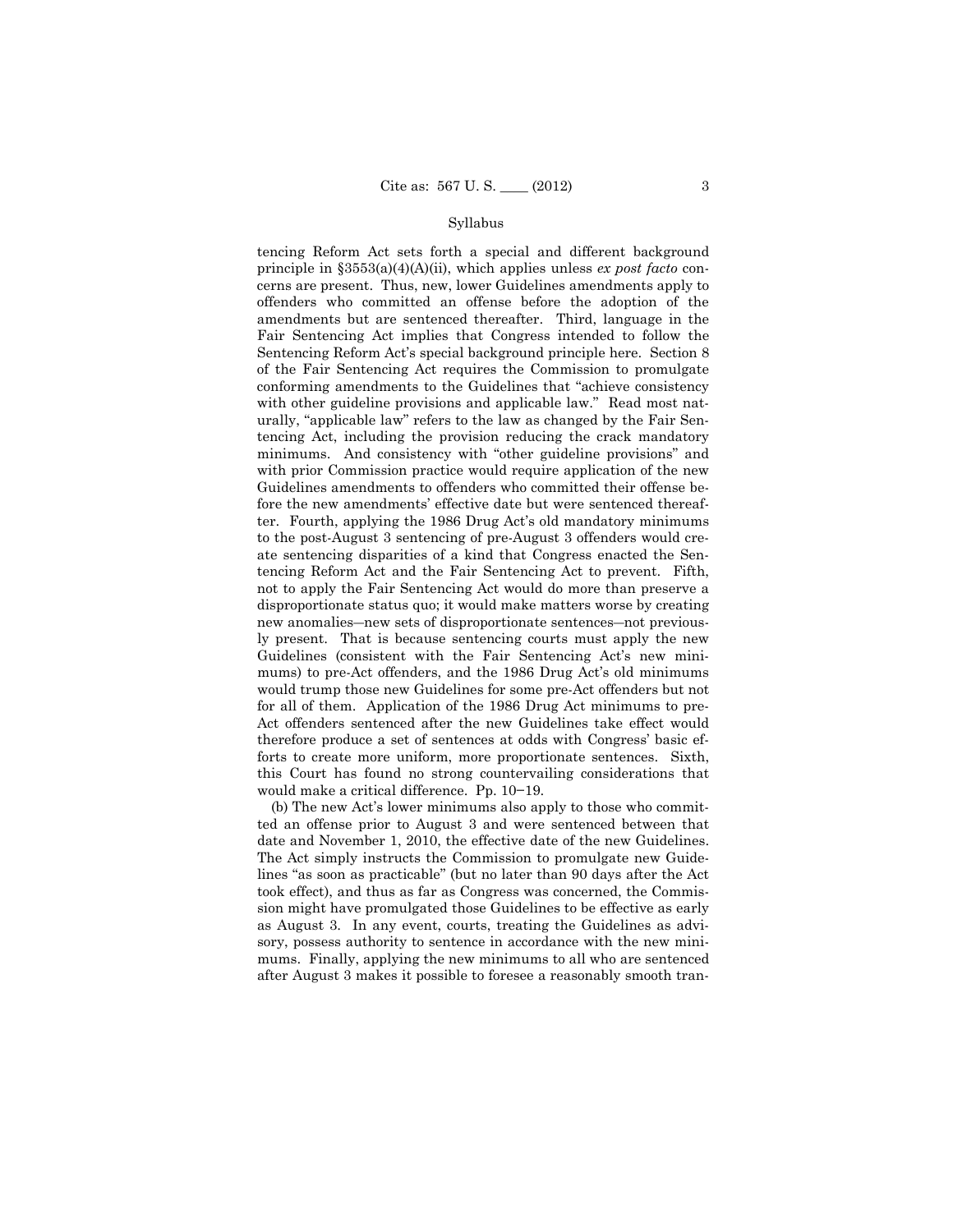#### Syllabus

sition, and this Court has no reason to believe Congress would have wanted to impose an unforeseeable, potentially complex application date. Pp. 19−20.

No. 11−5683, 635 F. 3d 336, and No. 11−5721, 417 Fed. Appx. 560, vacated and remanded.

BREYER, J., delivered the opinion of the Court, in which KENNEDY, GINSBURG, SOTOMAYOR, and KAGAN, JJ., joined. SCALIA, J., filed a dissenting opinion, in which ROBERTS, C. J., and THOMAS and ALITO, JJ., joined.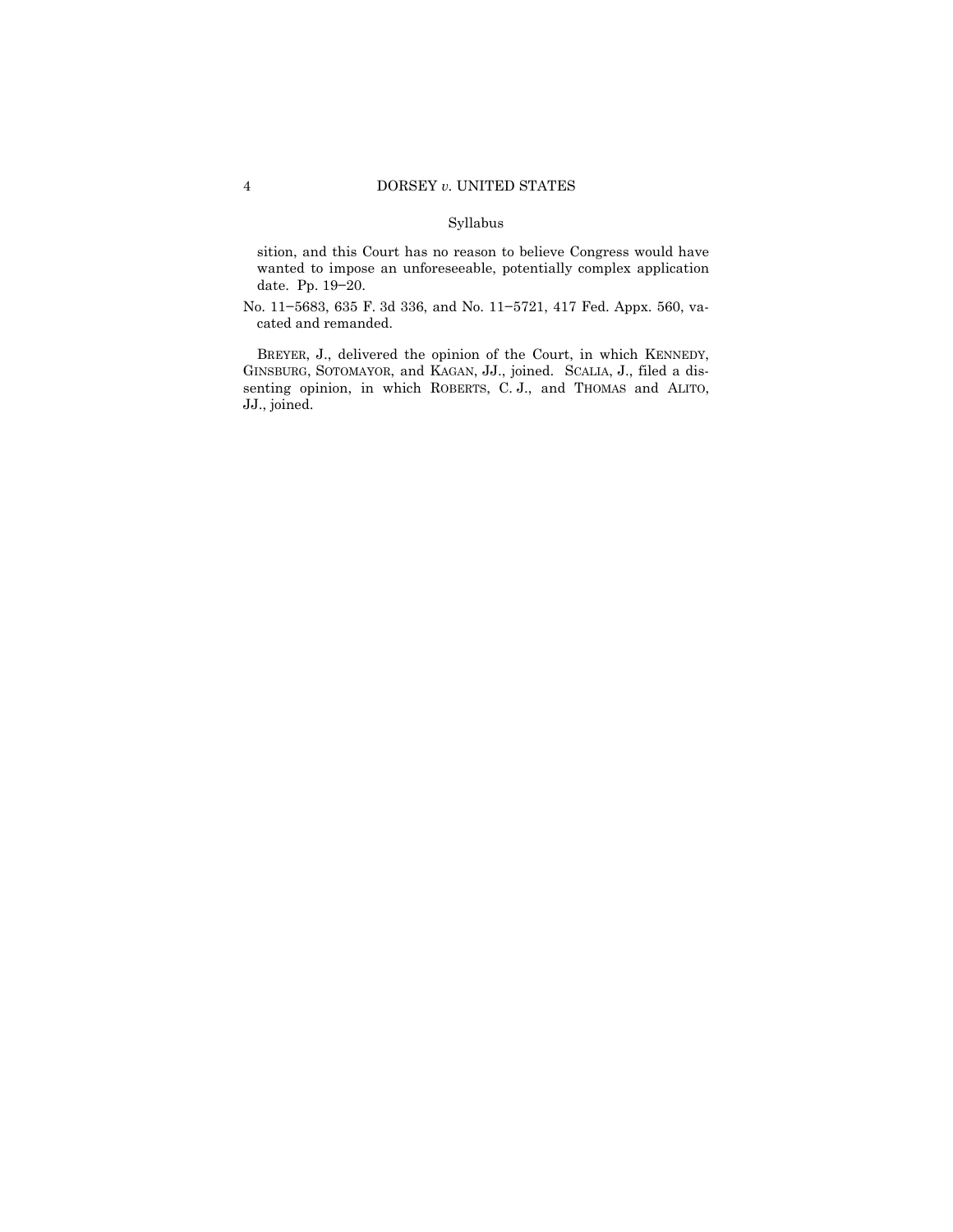preliminary print of the United States Reports. Readers are requested to notify the Reporter of Decisions, Supreme Court of the United States, Wash- ington, D. C. 20543, of any typographical or other formal errors, in order that corrections may be made before the preliminary print goes to press. NOTICE: This opinion is subject to formal revision before publication in the

## $\frac{1}{2}$  , where  $\frac{1}{2}$ **SUPREME COURT OF THE UNITED STATES**

#### $\frac{1}{2}$  ,  $\frac{1}{2}$  ,  $\frac{1}{2}$  ,  $\frac{1}{2}$  ,  $\frac{1}{2}$  ,  $\frac{1}{2}$ Nos. 11–5683 and 11–5721

## EDWARD DORSEY, SR., PETITIONER 11–5683 *v.*  UNITED STATES

## COREY A. HILL, PETITIONER 11–5721 *v.*

## UNITED STATES

#### ON WRITS OF CERTIORARI TO THE UNITED STATES COURT OF APPEALS FOR THE SEVENTH CIRCUIT

#### [June 21, 2012]

#### JUSTICE BREYER delivered the opinion of the Court.

 sentences upon those convicted of federal drug crimes. Federal statutes impose mandatory minimum prison These statutes typically base the length of a minimum prison term upon the kind and amount of the drug involved. Until 2010, the relevant statute imposed upon an offender who dealt in powder cocaine the same sentence it imposed upon an offender who dealt in one one-hundredth that amount of crack cocaine. It imposed, for example, the same 5-year minimum term upon (1) an offender convicted of possessing with intent to distribute *500* grams of powder cocaine as upon (2) an offender convicted of possessing with intent to distribute *5* grams of crack.

In 2010, Congress enacted a new statute reducing the crack-to-powder cocaine disparity from 100-to-1 to 18-to-1. Fair Sentencing Act, 124 Stat. 2372. The new statute took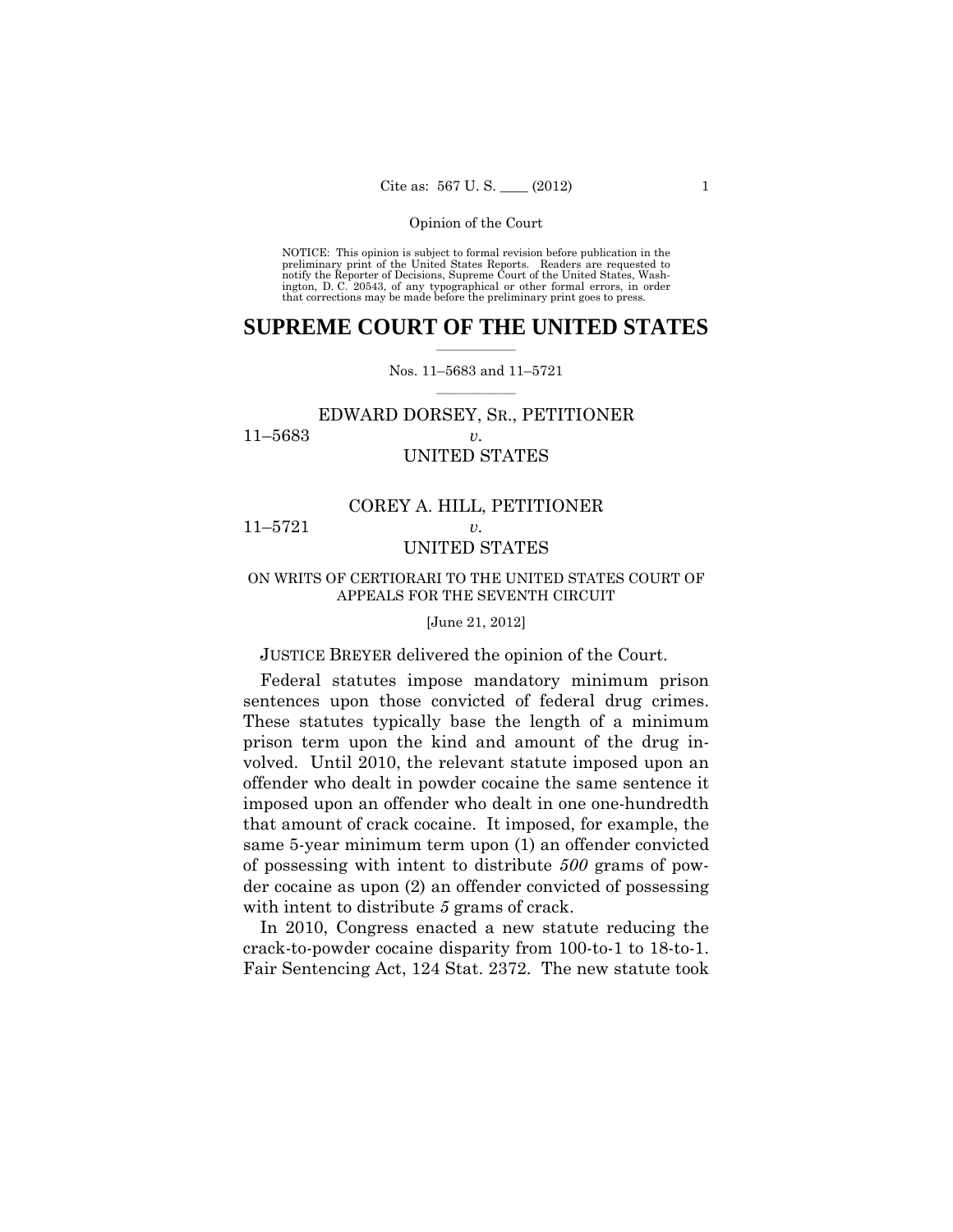#### 2 DORSEY *v*. UNITED STATES

#### Opinion of the Court

effect on August 3, 2010. The question here is whether the Act's more lenient penalty provisions apply to offenders who committed a crack cocaine crime before August 3, 2010, but were not sentenced until after August 3. We hold that the new, more lenient mandatory minimum provisions do apply to those pre-Act offenders.

I

The underlying question before us is one of congressional intent as revealed in the Fair Sentencing Act's language, structure, and basic objectives. Did Congress intend the Act's more lenient penalties to apply to pre-Act offenders sentenced after the Act took effect?

We recognize that, because of important background principles of interpretation, we must assume that Congress did *not* intend those penalties to apply unless it clearly indicated to the contrary. See *infra*, at 10–13. But we find that clear indication here. We rest our conclusion primarily upon the fact that a contrary determination would seriously undermine basic Federal Sentencing Guidelines objectives such as uniformity and proportionality in sentencing. Indeed, seen from that perspective, a contrary determination would (in respect to relevant groups of drug offenders) produce sentences less uniform and more disproportionate than if Congress had not enacted the Fair Sentencing Act at all. See *infra*, at 14–18.

Because our conclusion rests upon an analysis of the Guidelines-based sentencing system Congress has established, we describe that system at the outset and include an explanation of how the Guidelines interact with federal statutes setting forth specific terms of imprisonment.

The Guidelines originate in the Sentencing Reform Act of 1984, 98 Stat. 1987. That statute created a federal Sentencing Commission instructed to write guidelines that

A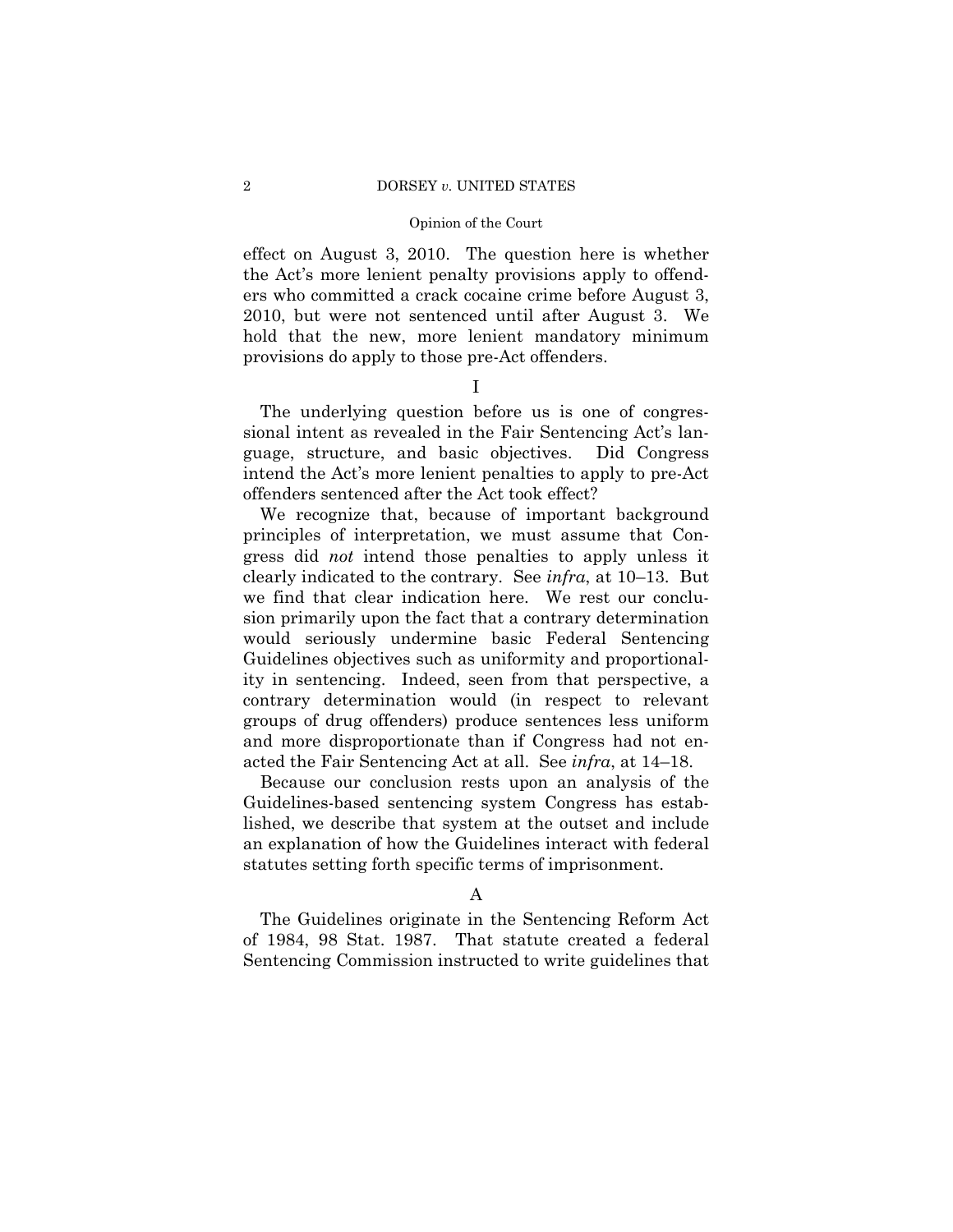judges would use to determine sentences imposed upon offenders convicted of committing federal crimes. 28 U. S. C. §§991, 994. Congress thereby sought to increase transparency, uniformity, and proportionality in sentencing. United States Sentencing Commission (USSC or Commission), Guidelines Manual §1A1.3, p. 2 (Nov. 2011) (USSG); see 28 U. S. C. §§991(b)(1), 994(f).

The Sentencing Reform Act directed the Commission to create in the Guidelines categories of offense behavior (*e.g.,* "'bank robbery/committed with a gun/\$2500 taken'") and offender characteristics (*e.g.,* "one prior conviction"). USSG §1A1.2, at 1; see 28 U. S. C. §§994(a)–(e). A sentencing judge determines a Guidelines range by (1) finding the applicable offense level and offender category and then (2) consulting a table that lists proportionate sentencing ranges (*e.g.,* 18 to 24 months of imprisonment) at the intersections of rows (marking offense levels) and columns (marking offender categories). USSG ch. 5, pt. A, Sentencing Table, §§5E1.2, 7B1.4; see also §1A1.4(h), at 11. The Guidelines, after telling the judge how to determine the applicable offense level and offender category, instruct the judge to apply the intersection's range in an ordinary case, but they leave the judge free to depart from that range in an unusual case. See 18 U. S. C. §3553(b); USSG §§1A1.2, at 1–2, 1A1.4(b), at 6–7. This Court has held that the Guidelines are now advisory. *United States* v. *Booker*, 543 U. S. 220, 245, 264 (2005); see *Kimbrough* v. *United States*, 552 U. S. 85, 91 (2007).

The Guidelines determine most drug-crime offense levels in a special way. They set forth a Drug Quantity Table (or Table) that lists amounts of various drugs and associates different amounts with different "Base Offense Levels" (to which a judge may add or subtract levels depending upon the "specific" characteristics of the offender's behavior). See USSG §2D1.1. The Table, for example, associates 400 to 499 grams of powder cocaine with a base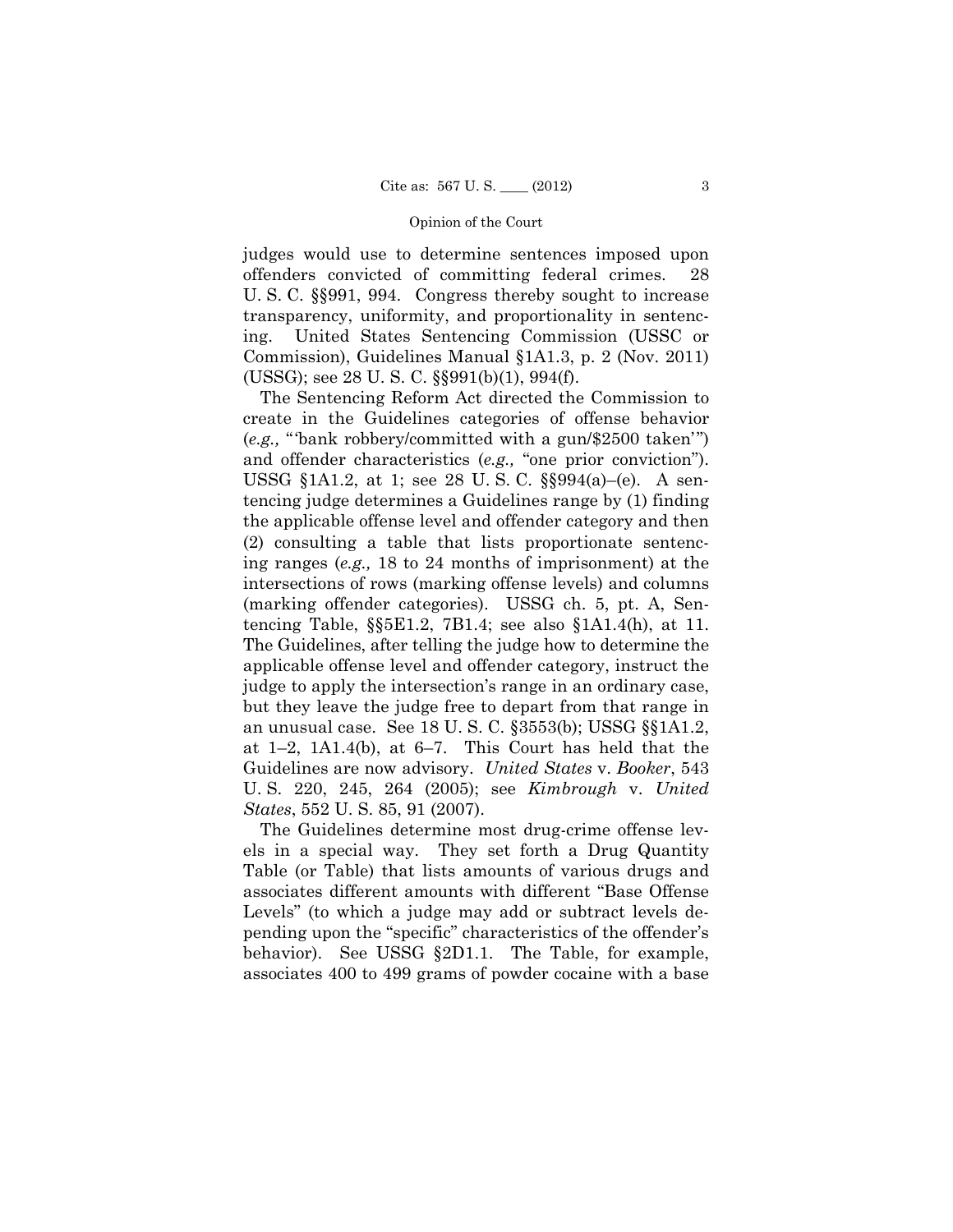offense level of 24, a level that would mean for a first-time offender a prison term of 51 to 63 months. §2D1.1(c).

 10 years. §§841(b)(1)(A)(ii), (B)(ii). The 1986 Drug Act, In 1986, Congress enacted a more specific, drug-related sentencing statute, the Anti-Drug Abuse Act (1986 Drug Act), 100 Stat. 3207. That statute sets forth mandatory minimum penalties of 5 and 10 years applicable to a drug offender depending primarily upon the kind and amount of drugs involved in the offense. See 21 U. S. C. §§841(b)(1) (A)–(C) (2006 ed. and Supp. IV). The minimum applicable to an offender convicted of possessing with intent to distribute 500 grams or more of powder cocaine is 5 years, and for 5,000 grams or more of powder the minimum is however, treated crack cocaine crimes as far more serious. It applied its 5-year minimum to an offender convicted of possessing with intent to distribute only 5 grams of crack (as compared to 500 grams of powder) and its 10-year minimum to one convicted of possessing with intent to distribute only 50 grams of crack (as compared to 5,000 grams of powder), thus producing a 100-to-1 crack-topowder ratio. §§841(b)(1)(A)(iii), (B)(iii) (2006 ed.).

 utes, interacts with the Guidelines in an important way. The 1986 Drug Act, like other federal sentencing stat-Like other sentencing statutes, it trumps the Guidelines. Thus, ordinarily no matter what the Guidelines provide, a judge cannot sentence an offender to a sentence beyond the maximum contained in the federal statute setting forth the crime of conviction. Similarly, ordinarily no matter what range the Guidelines set forth, a sentencing judge must sentence an offender to at least the minimum prison term set forth in a statutory mandatory minimum. See 28 U. S. C. §§994(a), (b)(1); USSG §5G1.1; *Neal* v. *United States*, 516 U. S. 284, 289–290, 295 (1996).

Not surprisingly, the Sentencing Commission incorporated the 1986 Drug Act's mandatory minimums into the first version of the Guidelines themselves. *Kimbrough,*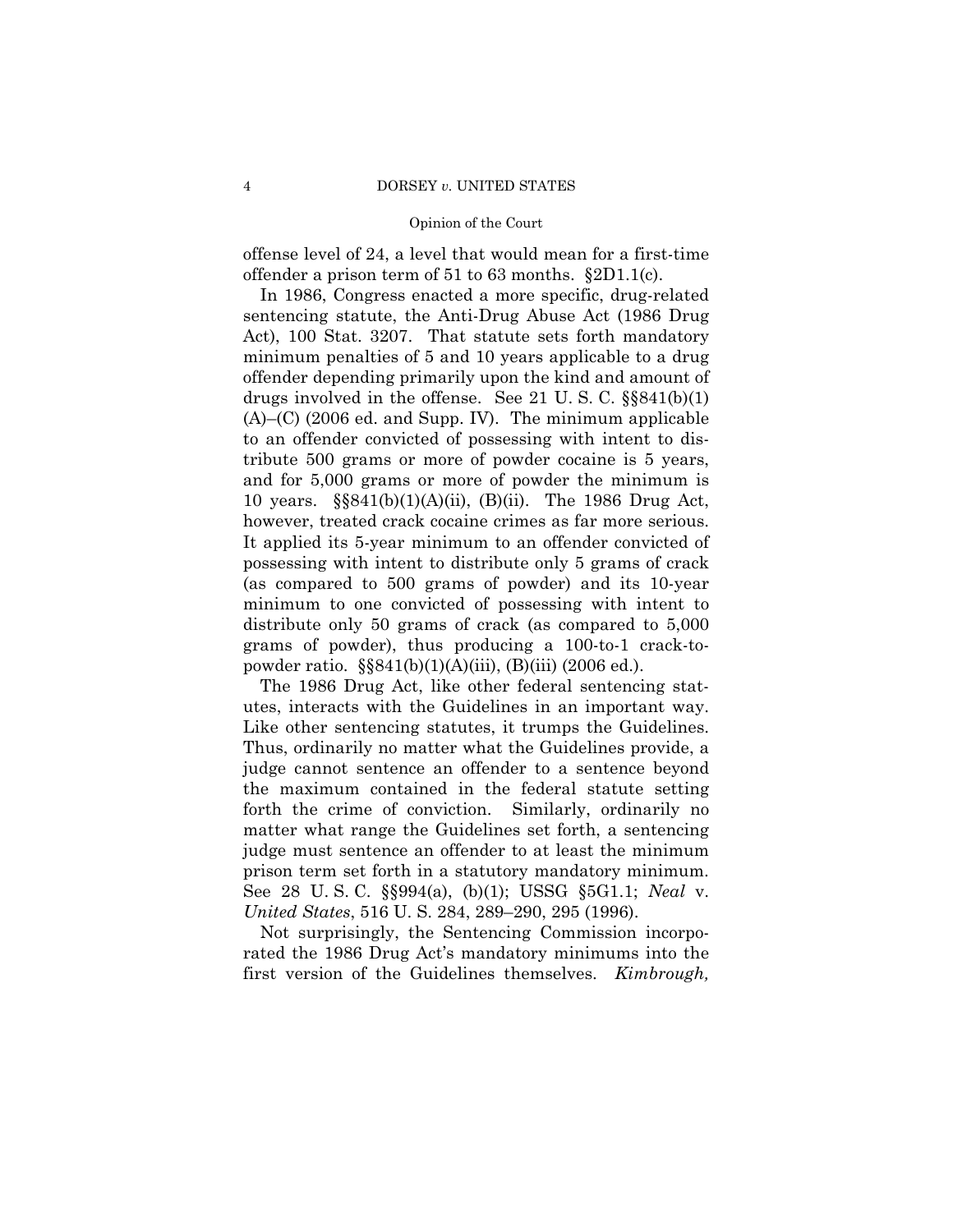*supra*, at 96–97. It did so by setting a base offense level for a first-time drug offender that corresponded to the lowest Guidelines range above the applicable mandatory minimum. USSC, Report to the Congress: Mandatory Minimum Penalties in the Federal Criminal Justice System 53–54 (Oct. 2011) (2011 Report). Thus, the first Guidelines Drug Quantity Table associated 500 grams of powder cocaine with an offense level of 26, which for a first-time offender meant a sentencing range of 63 to 78 months (just above the 5-year minimum), and it associated 5,000 grams of powder cocaine with an offense level of 32, which for a first-time offender meant a sentencing range of 121 to 151 months (just above the 10-year minimum). USSG §2D1.1 (Oct. 1987). Further reflecting the 1986 Drug Act's 100-to-1 crack-to-powder ratio, the Table associated an offense level of 26 with 5 grams of crack and an offense level of 32 with 50 grams of crack. *Ibid.* 

In addition, the Drug Quantity Table set offense levels for small drug amounts that did not trigger the 1986 Drug Act's mandatory minimums so that the resulting Guidelines sentences would remain proportionate to the sentences for amounts that did trigger these minimums. 2011 Report 54. Thus, the Table associated 400 grams of powder cocaine (an amount that fell just below the amount triggering the 1986 Drug Act's 5-year minimum) with an offense level of 24, which for a first-time offender meant a sentencing range of 51 to 63 months (the range just below the 5-year minimum). USSG §2D1.1 (Oct. 1987). Following the 100-to-1 crack-to-powder ratio, the Table associated four grams of crack (an amount that also fell just below the amount triggering the 1986 Drug Act's 5-year minimum) with an offense level of 24. *Ibid.* 

The Commission did this not because it necessarily thought that those levels were most in keeping with past sentencing practice or would independently have reflected a fair set of sentences, but rather because the Commission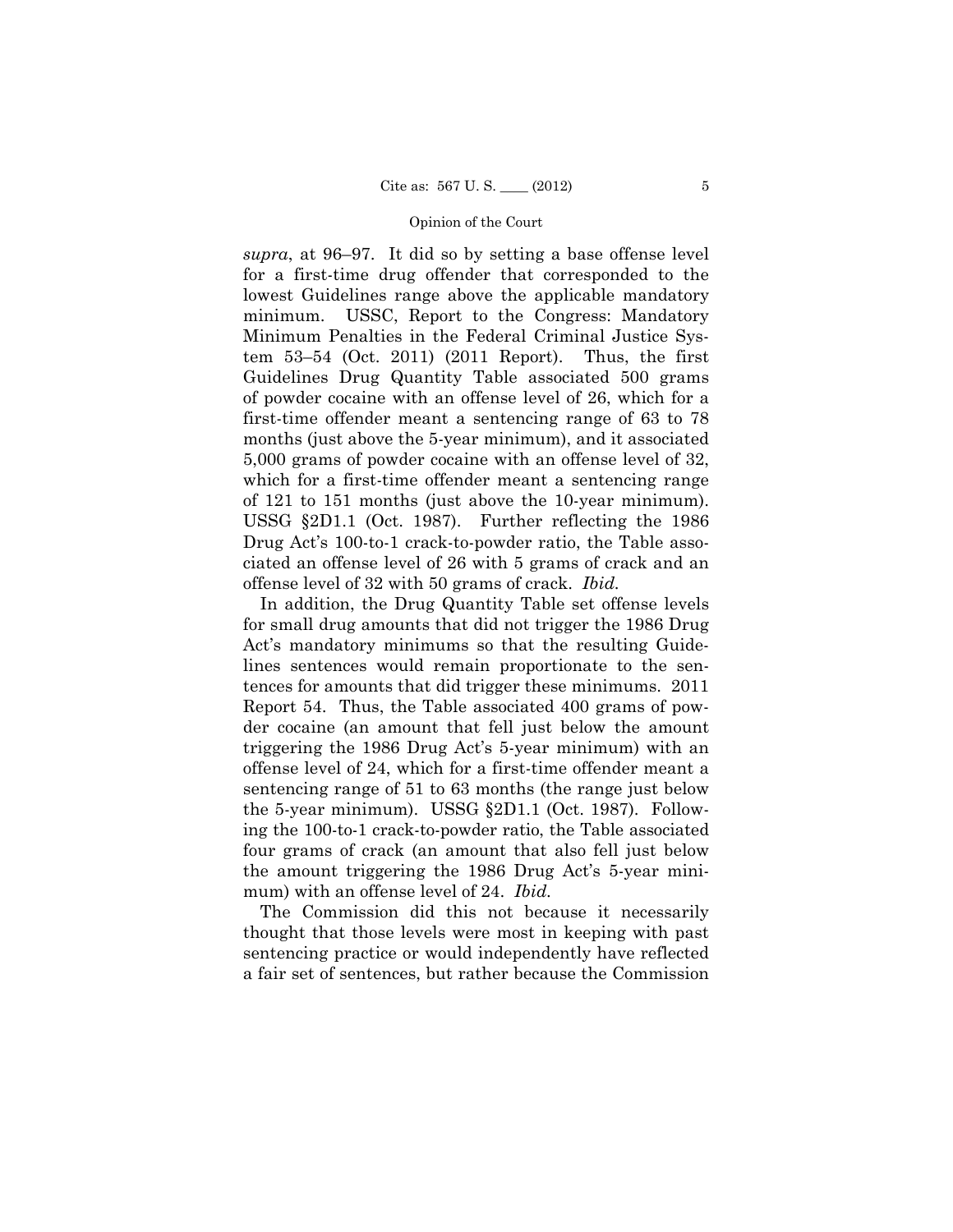#### 6 DORSEY *v.* UNITED STATES

#### Opinion of the Court

believed that doing so was the best way to keep similar drug-trafficking sentences proportional, thereby satisfying the Sentencing Reform Act's basic "proportionality" objective. See *Kimbrough*, 552 U. S., at 97; USSG §1A1.3 (Nov. 2011); 2011 Report 53–54, 349, and n. 845. For this reason, the Commission derived the Drug Quantity Table's entire set of crack and powder cocaine offense levels by using the 1986 Drug Act's two (5- and 10-year) minimum amounts as reference points and then extrapolating from those two amounts upward and downward to set proportional offense levels for other drug amounts. *Ibid*.

B

During the next two decades, the Commission and others in the law enforcement community strongly criticized Congress' decision to set the crack-to-powder mandatory minimum ratio at 100-to-1. The Commission issued four separate reports telling Congress that the ratio was too high and unjustified because, for example, research showed the relative harm between crack and powder cocaine less severe than 100-to-1, because sentences embodying that ratio could not achieve the Sentencing Reform Act's "uniformity" goal of treating like offenders alike, because they could not achieve the "proportionality" goal of treating different offenders (*e.g.,* major drug traffickers and low-level dealers) differently, and because the public had come to understand sentences embodying the 100-to-1 ratio as reflecting unjustified race-based differences. *Kimbrough, supra*, at 97–98; see, *e.g.,* USSC, Special Report to the Congress: Cocaine and Federal Sentencing Policy 197–198 (Feb. 1995) (1995 Report); USSC, Special Report to Congress: Cocaine and Federal Sentencing Policy 8 (Apr. 1997) (1997 Report); USSC, Report to Congress: Cocaine and Federal Sentencing Policy 91, 103 (May 2002) (2002 Report); USSC, Report to Congress: Cocaine and Federal Sentencing Policy 8 (May 2007) (2007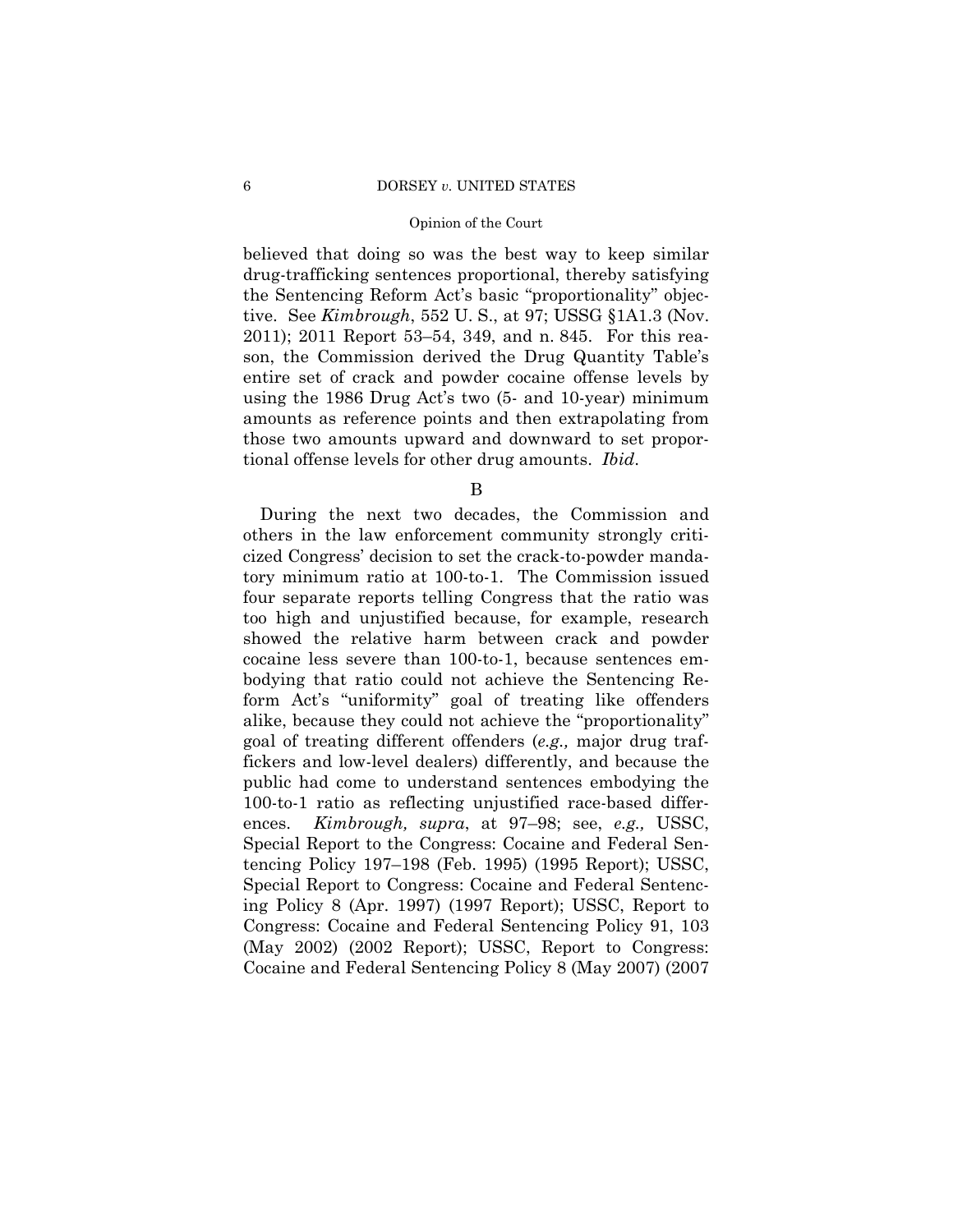Report). The Commission also asked Congress for new legislation embodying a lower crack-to-powder ratio. 1995 Report 198–200; 1997 Report 9–10; 2002 Report 103– 107; 2007 Report 6–9. And the Commission recommended that the legislation "include" an "emergency amendment" allowing "the Commission to incorporate the statutory changes" in the Guidelines while "minimiz[ing] the lag between any statutory and guideline modifications for cocaine offenders." *Id.,* at 9.

In 2010, Congress accepted the Commission's recommendations, see 2002 Report 104; 2007 Report 8–9, and n. 26, and enacted the Fair Sentencing Act into law. The Act increased the drug amounts triggering mandatory minimums for crack trafficking offenses from 5 grams to 28 grams in respect to the 5-year minimum and from 50 grams to 280 grams in respect to the 10-year minimum (while leaving powder at 500 grams and 5,000 grams respectively). §2(a), 124 Stat. 2372. The change had the effect of lowering the 100-to-1 crack-to-powder ratio to 18 to-1. (The Act also eliminated the 5-year mandatory minimum for simple possession of crack. §3, 124 Stat. 2372.)

Further, the Fair Sentencing Act instructed the Commission to "make such conforming amendments to the Federal sentencing guidelines as the Commission determines necessary to achieve consistency with other guideline provisions and applicable law." §8(2), *id.,* at 2374. And it directed the Commission to "promulgate the guidelines, policy statements, or amendments provided for in this Act as soon as practicable, and in any event not later than 90 days" after the new Act took effect. §8(1), *ibid.* 

The Fair Sentencing Act took effect on August 3, 2010. The Commission promulgated conforming emergency Guidelines amendments that became effective on November 1, 2010. 75 Fed. Reg. 66188 (2010). A permanent version of those Guidelines amendments took effect on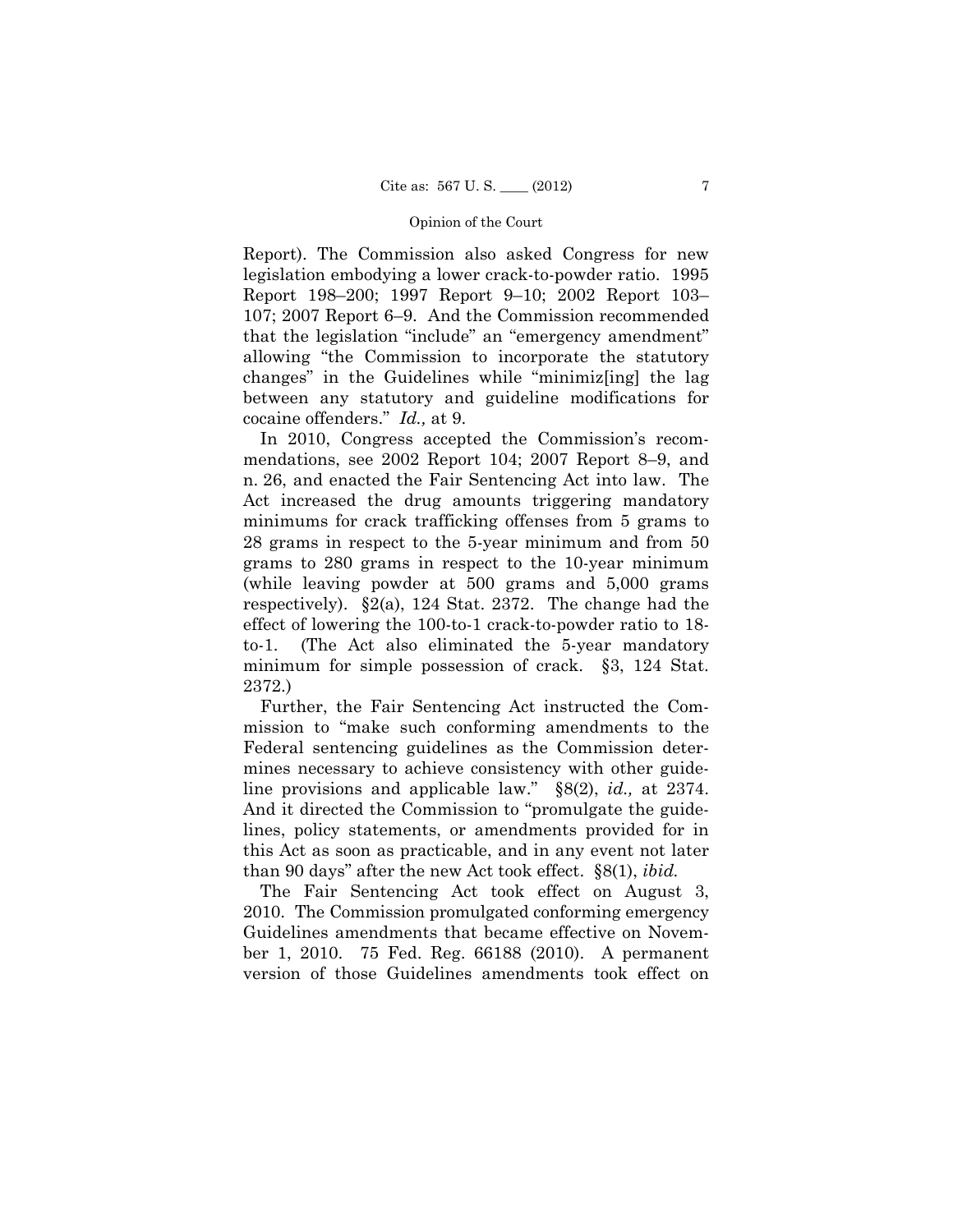## November 1, 2011. See 76 *id.,* at 24960 (2011).

#### $\mathcal{C}$

With this background in mind, we turn to the relevant facts of the cases before us. Corey Hill, one of the petitioners, unlawfully sold 53 grams of crack in March 2007, before the Fair Sentencing Act became law. App. in No. 11–5721, pp. 6, 83 (hereinafter Hill App.). Under the 1986 Drug Act, an offender who sold 53 grams of crack was subject to a 10-year mandatory minimum. 21 U. S. C.  $§841(b)(1)(A)(iii)$  (2006 ed.). Hill was not sentenced, however, until December 2010, after the Fair Sentencing Act became law and after the new Guidelines amendments had become effective. Hill App. 83–94. Under the Fair Sentencing Act, an offender who sold 53 grams of crack was subject to a 5-year, not a 10-year, minimum.  $§841(b)(1)(B)(iii)$  (2006 ed., Supp. IV). The sentencing judge stated that, if he thought that the Fair Sentencing Act applied, he would have sentenced Hill to that Act's 5 year minimum. *Id.,* at 69. But he concluded that the Fair Sentencing Act's lower minimums apply only to those who committed a drug crime after August 3, 2010—the Act's effective date. *Id.,* at 65, 68. That is to say, he concluded that the new Act's more lenient sentences did not apply to those who committed a crime before August 3, even if they were sentenced after that date. Hence, the judge sentenced Hill to 10 years of imprisonment. *Id.,* at 78. The Court of Appeals for the Seventh Circuit affirmed. 417 Fed. Appx. 560 (2011).

The second petitioner, Edward Dorsey (who had previously been convicted of a drug felony), unlawfully sold 5.5 grams of crack in August 2008, before the Fair Sentencing Act took effect. App. in No. 5683, pp. 9, 48–49, 57–58 (hereinafter Dorsey App.). Under the 1986 Drug Act, an offender such as Dorsey with a prior drug felony who sold 5.5 grams of crack was subject to a 10-year minimum.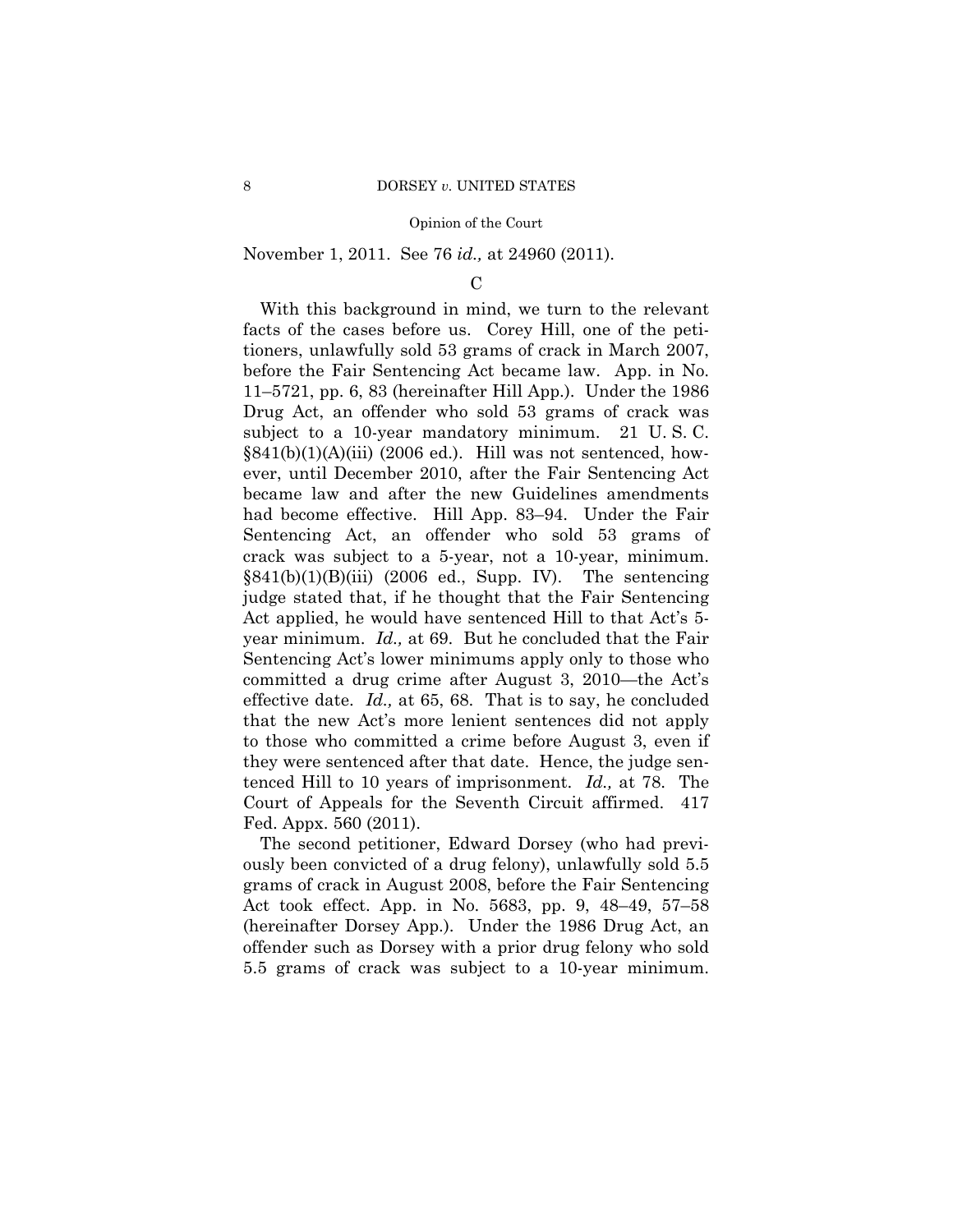$§841(b)(1)(B)(iii)$  (2006 ed.). Dorsey was not sentenced, however, until September 2010, after the new Fair Sentencing Act took effect. *Id.,* at 84–95. Under the Fair Sentencing Act, such an offender who sold 5.5 grams of crack was not subject to a mandatory minimum at all, for 5.5 grams is less than the 28 grams that triggers the new Act's mandatory minimum provisions.  $\S 841(b)(1)(B)(iii)$ (2006 ed., Supp. IV). Dorsey asked the judge to apply the Fair Sentencing Act's more lenient statutory penalties. *Id.,* at 54–55.

Moreover, as of Dorsey's sentencing in September 2010, the unrevised Guidelines (reflecting the 1986 Drug Act's old minimums) were still in effect. The Commission had not yet finished revising the Guidelines to reflect the new, lower statutory minimums. And the basic sentencing statute, the Sentencing Reform Act, provides that a judge shall apply the Guidelines that "are in effect on the date the defendant is sentenced." 18 U.S.C.  $\S 3553(a)(4)(A)(ii)$ .

 Act, applied in those circumstances. *Ibid.* He consequently The sentencing judge, however, had the legal authority not to apply the Guidelines at all (for they are advisory). But he also knew that he could not ignore a minimum sentence contained in the applicable statute. Dorsey App. 67–68. The judge noted that, even though he was sentencing Dorsey after the effective date of the Fair Sentencing Act, Dorsey had committed the underlying crime prior to that date. *Id.,* at 69–70. And he concluded that the 1986 Drug Act's old minimums, not the new Fair Sentencing sentenced Dorsey to the 1986 Drug Act's 10-year mandatory minimum term. *Id.,* at 80. The Court of Appeals for the Seventh Circuit affirmed, *United States* v. *Fisher*, 635 F. 3d 336 (2011), and denied rehearing en banc, 646 F. 3d 429 (2011) *(per curiam)*; see also *United States* v. *Holcomb*, 657 F. 3d 445 (CA7 2011).

The Courts of Appeals have come to different conclusions as to whether the Fair Sentencing Act's more lenient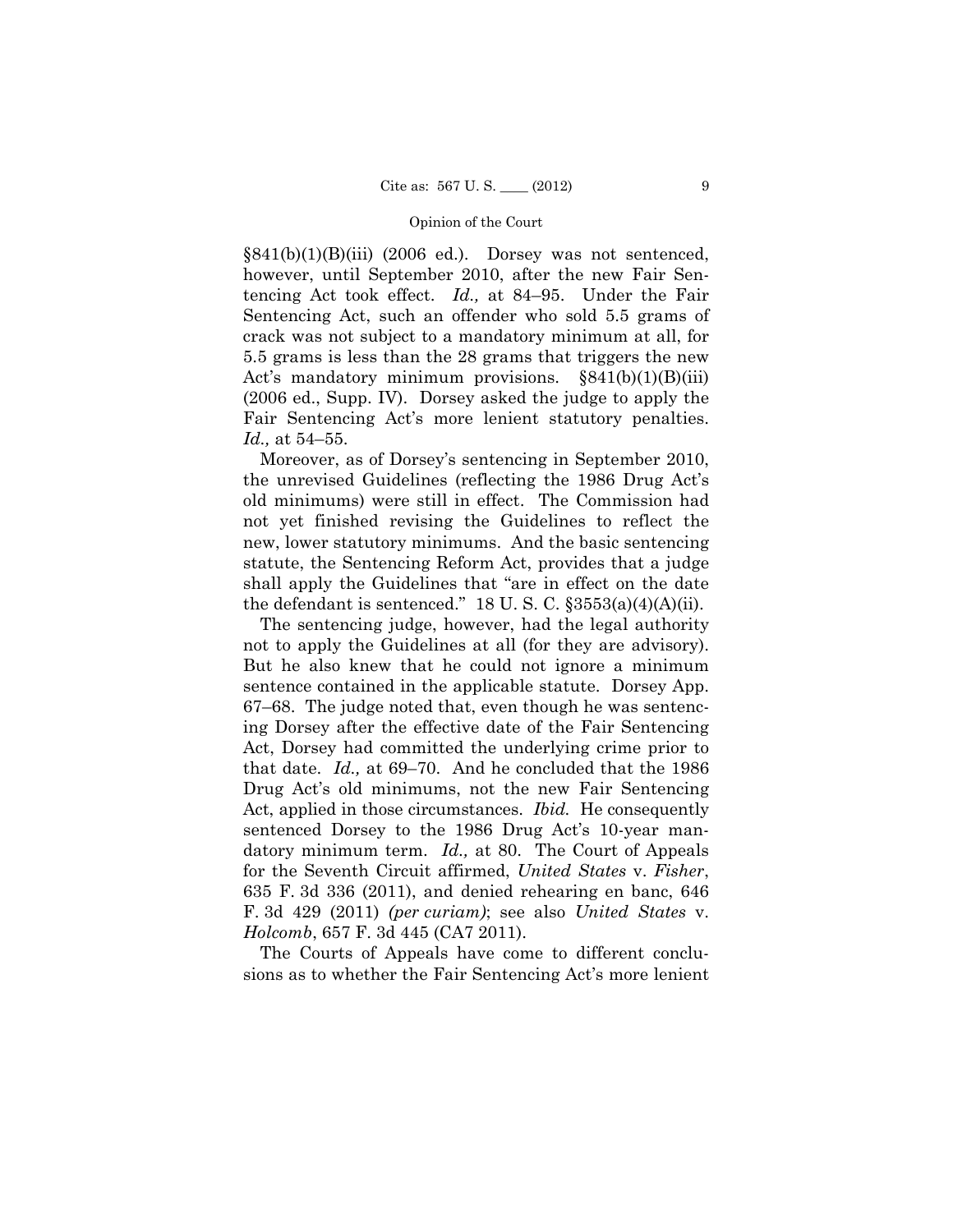conduct took place before, but whose sentencing took place mandatory minimums apply to offenders whose unlawful after, the date that Act took effect, namely, August 3, 2010. Compare *United States* v. *Douglas*, 644 F. 3d 39, 42–44 (CA1 2011) (Act applies), and *United States* v. *Dixon*, 648 F. 3d 195, 203 (CA3 2011) (same), with 635 F. 3d, at 339–340 (Act does not apply), *United States* v. *Sidney*, 648 F. 3d 904, 910 (CA8 2011) (same), and *United States* v. *Tickles*, 661 F. 3d 212, 215 (CA5 2011) *(per curiam)* (same). In light of that disagreement, we granted Hill's and Dorsey's petitions for certiorari. Since petitioners and the Government both take the position that the Fair Sentencing Act's new minimums do apply in these circumstances, we appointed as *amicus curiae*  Miguel Estrada to argue the contrary position. He has ably discharged his responsibilities.

## II

## A

The timing issue before us is difficult in part because relevant language in different statutes argues in opposite directions. See Appendix A, *infra*. On the one hand, a federal saving statute, Act of Feb. 25, 1871 (1871 Act), §4, 16 Stat. 432, phrased in general terms, provides that a new criminal statute that "repeal[s]" an older criminal statute shall not change the penalties "incurred" under that older statute "unless the repealing Act shall so expressly provide." 1 U. S. C. §109. Case law makes clear that the word "repeal" applies when a new statute simply diminishes the penalties that the older statute set forth. See *Warden* v. *Marrero*, 417 U. S. 653, 659–664 (1974); see also *United States* v. *Tynen*, 11 Wall. 88, 92 (1871). Case law also makes clear that penalties are "incurred" under the older statute when an offender becomes subject to them, *i.e.,* commits the underlying conduct that makes the offender liable. See *United States* v. *Reisinger*, 128 U. S.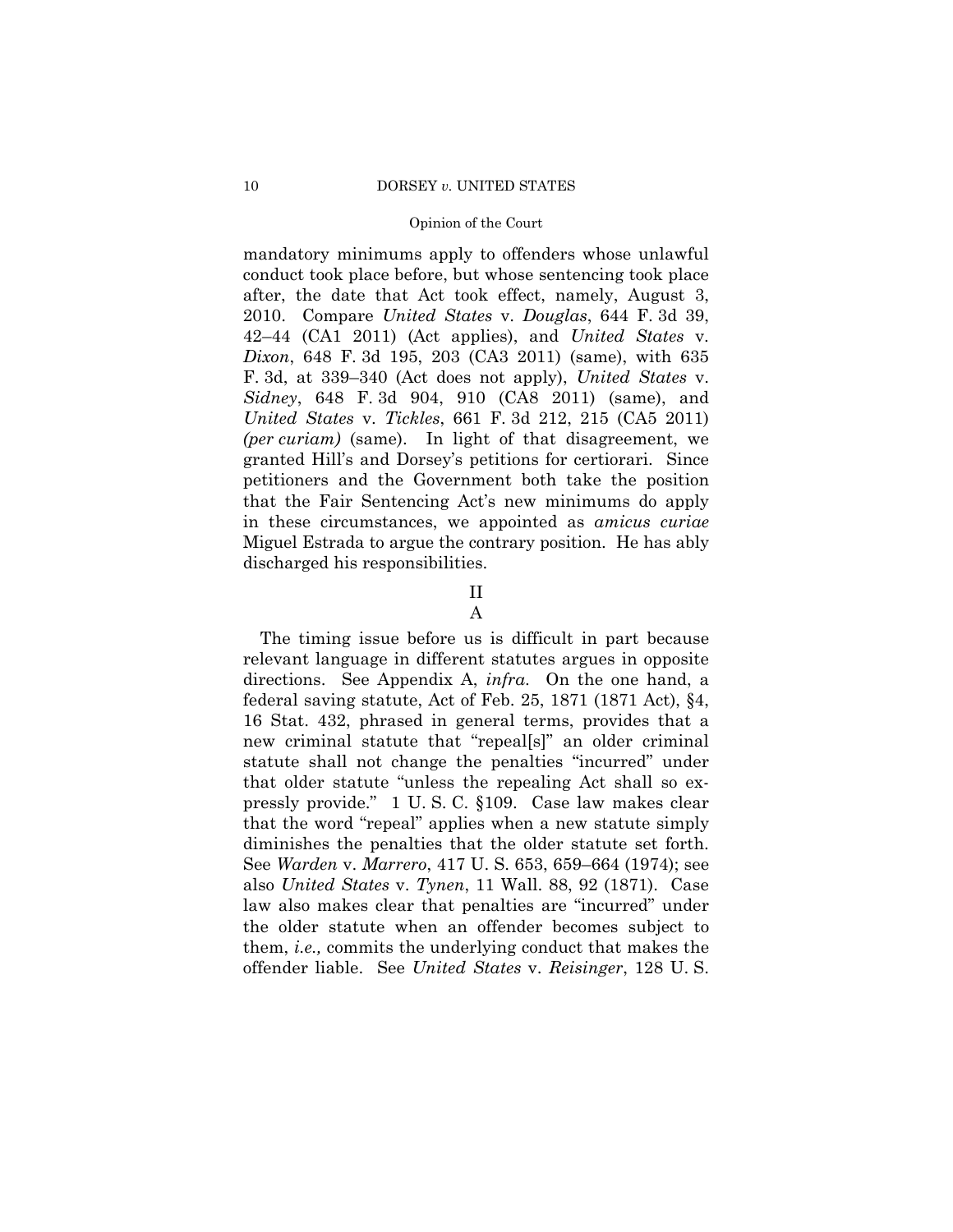398, 401 (1888); *Great Northern R. Co.* v. *United States*, 208 U. S. 452, 464–470 (1908).

On the other hand, the Sentencing Reform Act says that, regardless of when the offender's conduct occurs, the applicable Guidelines are the ones "in effect on the date the defendant is sentenced." 18 U.S.C.  $\S 3553(a)(4)(A)(ii)$ . And the Fair Sentencing Act requires the Commission to change the Guidelines in the wake of the Act's new minimums, making them consistent with "other guideline provisions and applicable law." §8(2), 124 Stat. 2374.

Courts that have held that they must apply the old, higher 1986 Drug Act minimums to all pre-Act offenders, including those sentenced after the Fair Sentencing Act took effect, have emphasized that the 1871 Act requires that result unless the Fair Sentencing Act either expressly says or at least by fair implication implies the contrary. See 635 F. 3d, at 339–340; *Sidney, supra*, at 906–908; *Tickles, supra*, at 214–215; see also *Holcomb, supra,* at 446–448 (opinion of Easterbrook, J.). Courts that have concluded that the Fair Sentencing Act's more lenient penalties apply have found in that Act, together with the Sentencing Reform Act and other related circumstances, indicia of a clear congressional intent to apply the new Act's minimums. See *Douglas, supra*, at 42–44; *Dixon, supra*, at 199–203; see also *Holcomb,* 657 F. 3d, at 454– 457 (Williams, J., dissenting from denial of rehearing en banc); *id.,* at 461–463 (Posner, J., dissenting from denial of rehearing en banc). We too take the latter view. Six considerations, taken together, convince us that Congress intended the Fair Sentencing Act's more lenient penalties to apply to those offenders whose crimes preceded August 3, 2010, but who are sentenced after that date.

First, *the 1871 saving statute permits Congress to apply a new Act's more lenient penalties to pre-Act offenders without expressly saying so in the new Act*. It is true that the 1871 Act uses the words "expressly provide." 1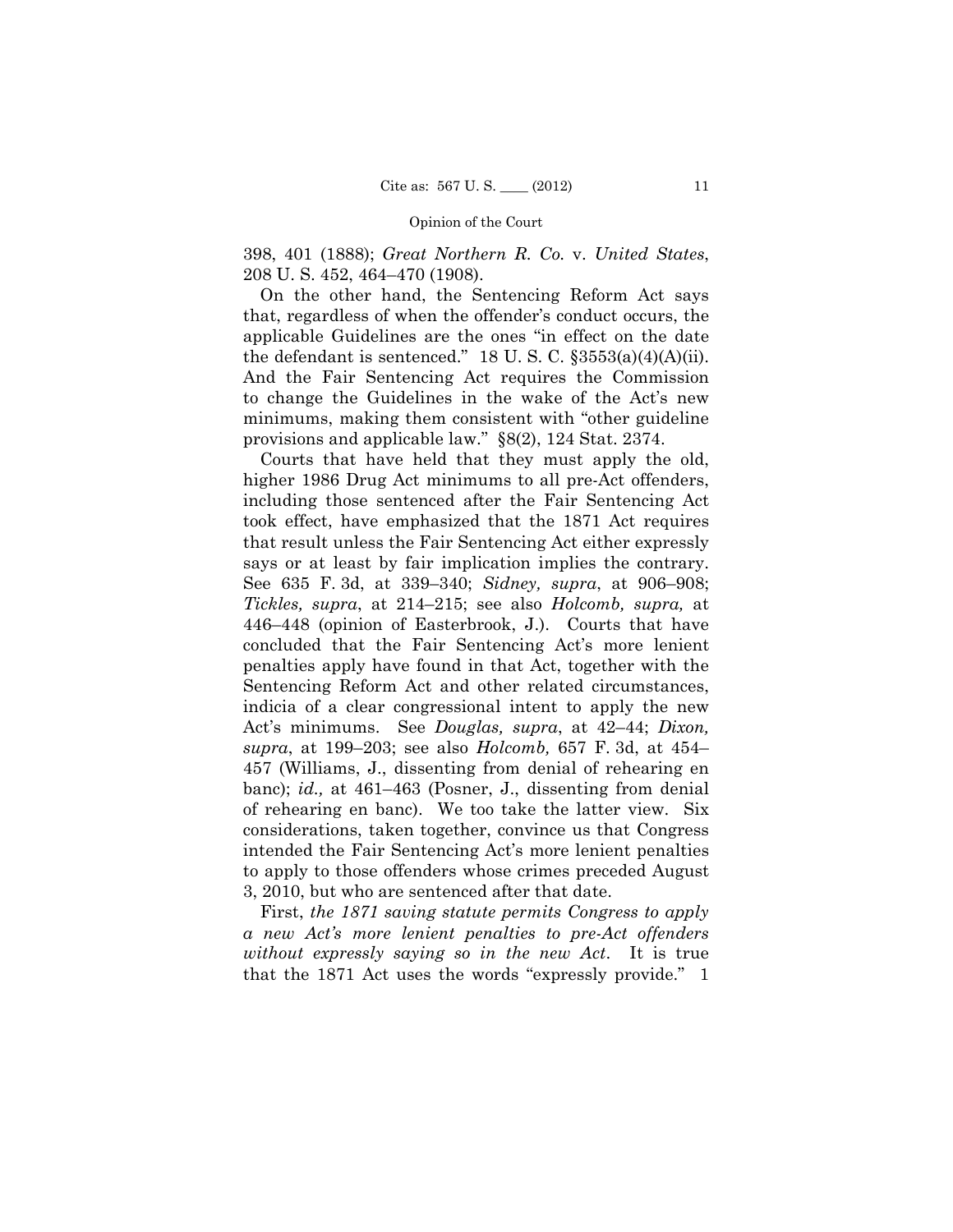U. S. C. §109. But the Court has long recognized that this saving statute creates what is in effect a less demanding interpretive requirement. That is because statutes enacted by one Congress cannot bind a later Congress, which remains free to repeal the earlier statute, to exempt the current statute from the earlier statute, to modify the earlier statute, or to apply the earlier statute but as modified. See, *e.g., Fletcher* v. *Peck*, 6 Cranch 87, 135 (1810); *Reichelderfer* v. *Quinn*, 287 U. S. 315, 318 (1932). And Congress remains free to express any such intention either expressly or by implication as it chooses.

Thus, the Court has said that the 1871 Act "cannot justify a disregard of the will of Congress as manifested either expressly or by *necessary implication* in a subsequent enactment." *Great Northern R. Co., supra*, at 465 (emphasis added). And in a comparable context the Court has emphasized that the Administrative Procedure Act's use of the word "expressly" does not require Congress to use any "magical passwords" to exempt a later statute from the provision. *Marcello* v. *Bonds*, 349 U. S. 302, 310 (1955). Without requiring an "express" statement, the Court has described the necessary indicia of congressional intent by the terms "necessary implication," "clear implication," and "fair implication," phrases it has used interchangeably. *Great Northern R. Co.*, *supra*, at 465, 466; *Hertz* v. *Woodman*, 218 U. S. 205, 218 (1910); *Marrero, supra*, at 660, n. 10. One Member of the Court has said we should determine whether "the plain import of a later statute directly conflicts with an earlier statute," and, if so, "the later enactment governs, *regardless* of its compliance with any earlier-enacted requirement of an express reference or other 'magical password.'" *Lockhart* v. *United States*, 546 U. S. 142, 149 (2005) (SCALIA, J., concurring).

 forth an important background principle of interpretation. Hence, the Court has treated the 1871 Act as setting The Court has also assumed Congress is well aware of the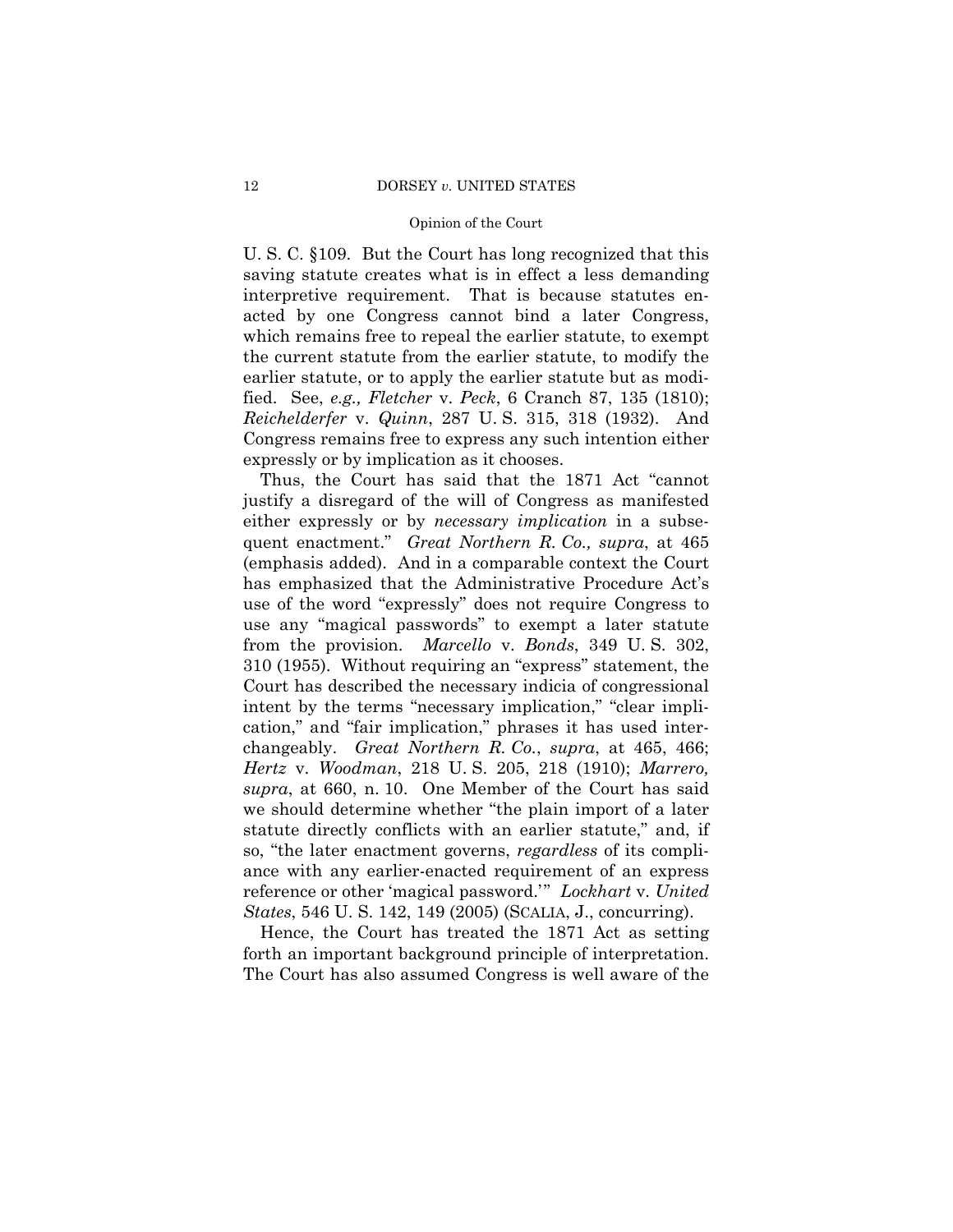background principle when it enacts new criminal statutes. *E.g., Great Northern R. Co., supra*, at 465; *Hertz, supra*, at 217; cf. *Marcello, supra*, at 310. And the principle requires courts, before interpreting a new criminal statute to apply its new penalties to a set of pre-Act offenders, to assure themselves that ordinary interpretive considerations point clearly in that direction. Words such as "plain import," "fair implication," or the like reflect the need for that assurance. And it is that assurance, which we shall assume is conveyed by the phrases "plain import" or "fair implication," that we must look for here.

Second, *the Sentencing Reform Act sets forth a special and different background principle.* That statute says that when "determining the particular sentence to be imposed" in an initial sentencing, the sentencing court "shall consider," among other things, the "sentencing range" established by the Guidelines that are "*in effect on the date the defendant is sentenced*." 18 U. S. C. §3553(a)(4)(A)(ii) (emphasis added). Although the Constitution's *Ex Post Facto* Clause, Art. I, §9, cl. 3, prohibits applying a new Act's higher penalties to pre-Act conduct, it does not prohibit applying lower penalties. See *Calder* v. *Bull*, 3 Dall. 386, 390–391 (1798); *Collins* v. *Youngblood*, 497 U. S. 37, 41–44 (1990). The Sentencing Commission has consequently instructed sentencing judges to "use the Guidelines Manual in effect on the date that the defendant is sentenced," regardless of when the defendant committed the offense, unless doing so "would violate the *ex post facto*  clause." USSG §1B1.11. And therefore when the Commission adopts new, lower Guidelines amendments, those amendments become effective to offenders who committed an offense prior to the adoption of the new amendments but are sentenced thereafter. Just as we assume Congress was aware of the 1871 Act's background norm, so we assume that Congress was aware of this different background sentencing principle.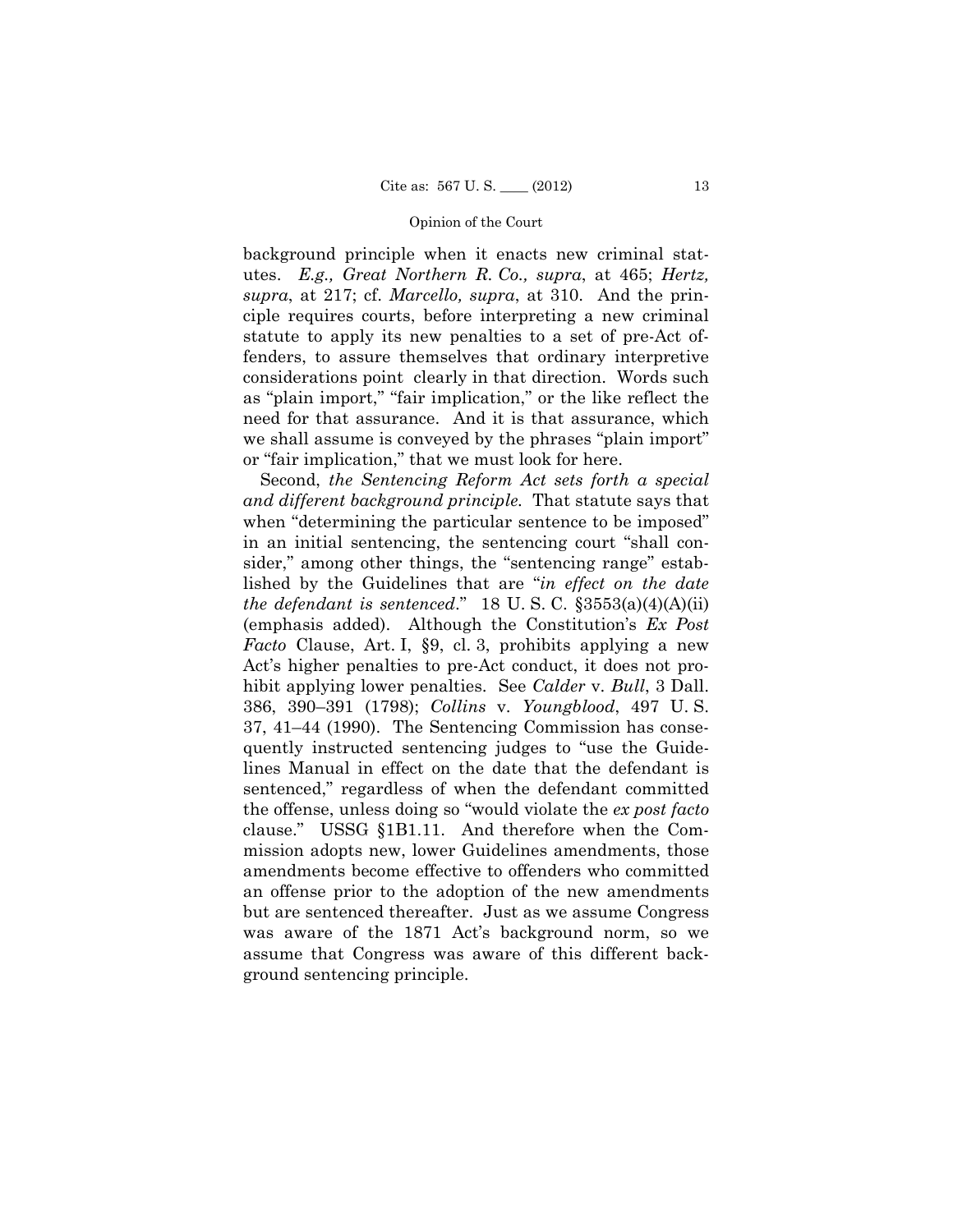Third, *language in the Fair Sentencing Act implies that Congress intended to follow the Sentencing Reform Act background principle here*. A section of the Fair Sentencing Act entitled "Emergency Authority for United States Sentencing Commission" requires the Commission to promulgate "as soon as practicable" (and not later than 90 days after August 3, 2010) "conforming amendments" to the Guidelines that "achieve consistency with other guideline provisions and applicable law." §8, 124 Stat. 2374. Read most naturally, "applicable law" refers to the law as changed by the Fair Sentencing Act, including the provision reducing the crack mandatory minimums.  $\S 2(a)$ , *id.,* at 2372. As the Commission understood this provision, achieving consistency with "other guideline provisions" means reducing the base offense levels for all crack amounts proportionally (using the new 18-to-1 ratio), including the offense levels governing small amounts of crack that did not fall within the scope of the mandatory minimum provisions. 75 Fed. Reg. 66191. And consistency with "other guideline provisions" and with prior Commission practice would require application of the new Guidelines amendments to offenders who committed their offense prior to the new amendments' effective date but were sentenced thereafter. See USSG §1B1.11(a); *e.g.,* USSG App. C, amdts. 706, 711 (Supp. Nov. 2004–Nov. 2007); see also Memorandum from G. Schmitt, L. Reed, & K. Cohen, USSC, to Chair Hinojosa et al., Subject: Analysis of the Impact of the Crack Cocaine Amendment if Made Retroactive 23 (Oct. 3, 2007). Cf. USSG App. C, amdt. 571 (amendment *increasing* restitution, which may present *ex post facto* and one-book-rule concerns, would apply only to defendants sentenced for post-amendment offenses), discussed *post,* at 5 (SCALIA, J., dissenting).

Fourth, *applying the 1986 Drug Act's old mandatory minimums to the post-August 3 sentencing of pre-August 3 offenders would create disparities of a kind that Congress*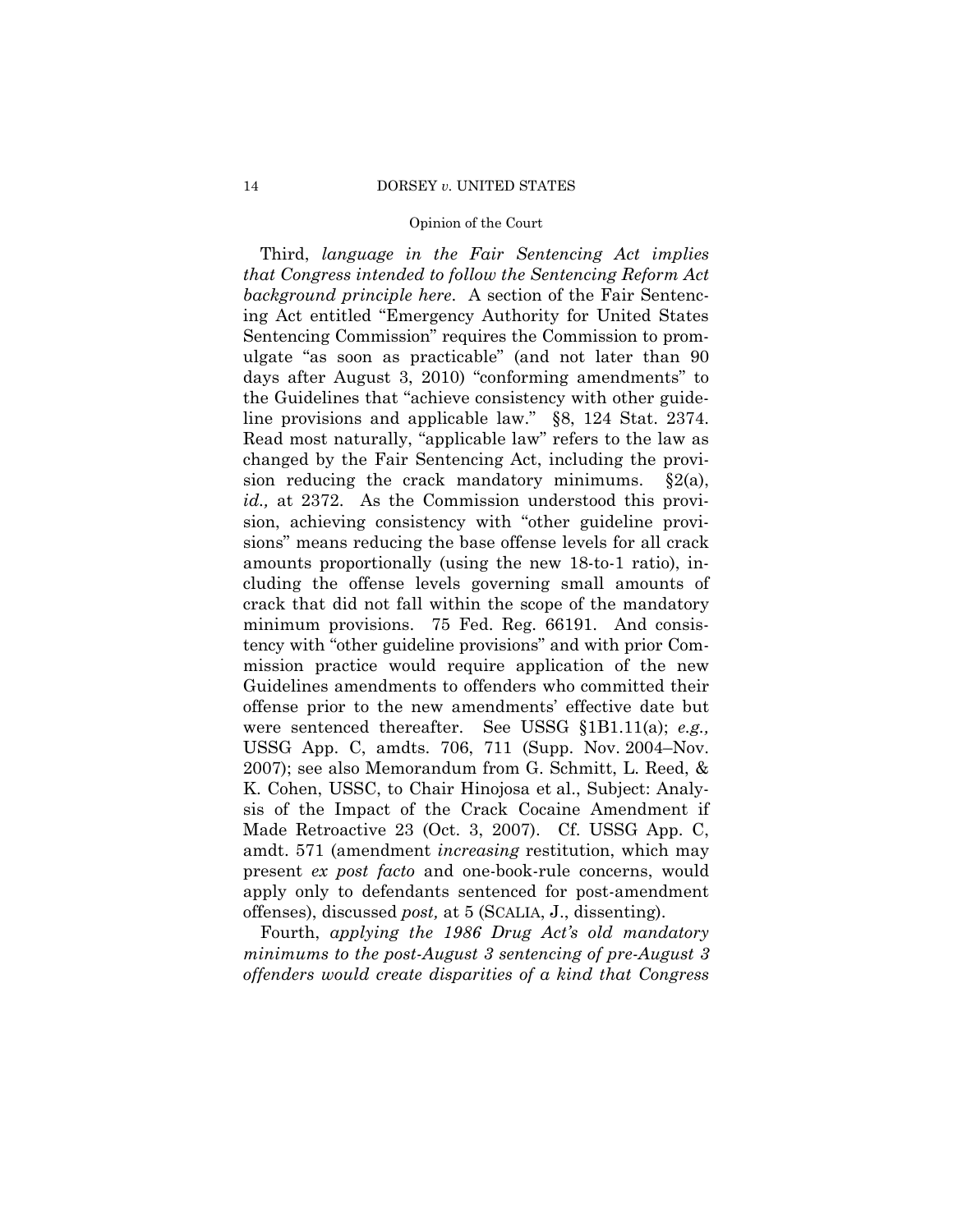*enacted the Sentencing Reform Act and the Fair Sentencing Act to prevent*. Two individuals with the same number of prior offenses who each engaged in the same criminal conduct involving the same amount of crack and were sentenced at the same time would receive radically different sentences. For example, a first-time post-Act offender with five grams of crack, subject to a Guidelines range of 21 to 27 months, could receive two years of imprisonment, while an otherwise identical pre-Act offender would have to receive the 5-year mandatory minimum. Compare USSG §2D1.1(c) (Nov. 2011) with 21 U. S. C. §841(b)(1)(B) (2006 ed.). A first-time post-Act 50-gram offender would be subject to a Guidelines range of less than six years of imprisonment, while his otherwise identical pre-Act counterpart would have to receive the 10-year mandatory minimum. Compare USSG §2D1.1(c) (Nov. 2011) with 21 U. S. C. §841(b)(1)(A) (2006 ed.).

See, *e.g.*, 28 Moreover, unlike many prechange/postchange discrepancies, the imposition of these disparate sentences involves roughly contemporaneous sentencing, *i.e.,* the same time, the same place, and even the same judge, thereby highlighting a kind of unfairness that modern sentencing statutes typically seek to combat. See, *e.g.,* 28 U. S. C. §991(b)(1)(B) (purposes of Guidelines-based sentencing include "avoiding unwarranted sentencing disparities among defendants with similar records who have been found guilty of similar criminal conduct"); S. Rep. No. 98– 223, p. 74 (1983) (explaining rationale for using same, current Guidelines for all roughly contemporaneous sentencings). Further, it would involve imposing upon the pre-Act offender a pre-Act sentence at a time after Congress had specifically found in the Fair Sentencing Act that such a sentence was unfairly long.

Finally, one cannot treat such problems as if they were minor ones. Given the 5-year statute of limitations for federal drug offenses, the 11-month median time between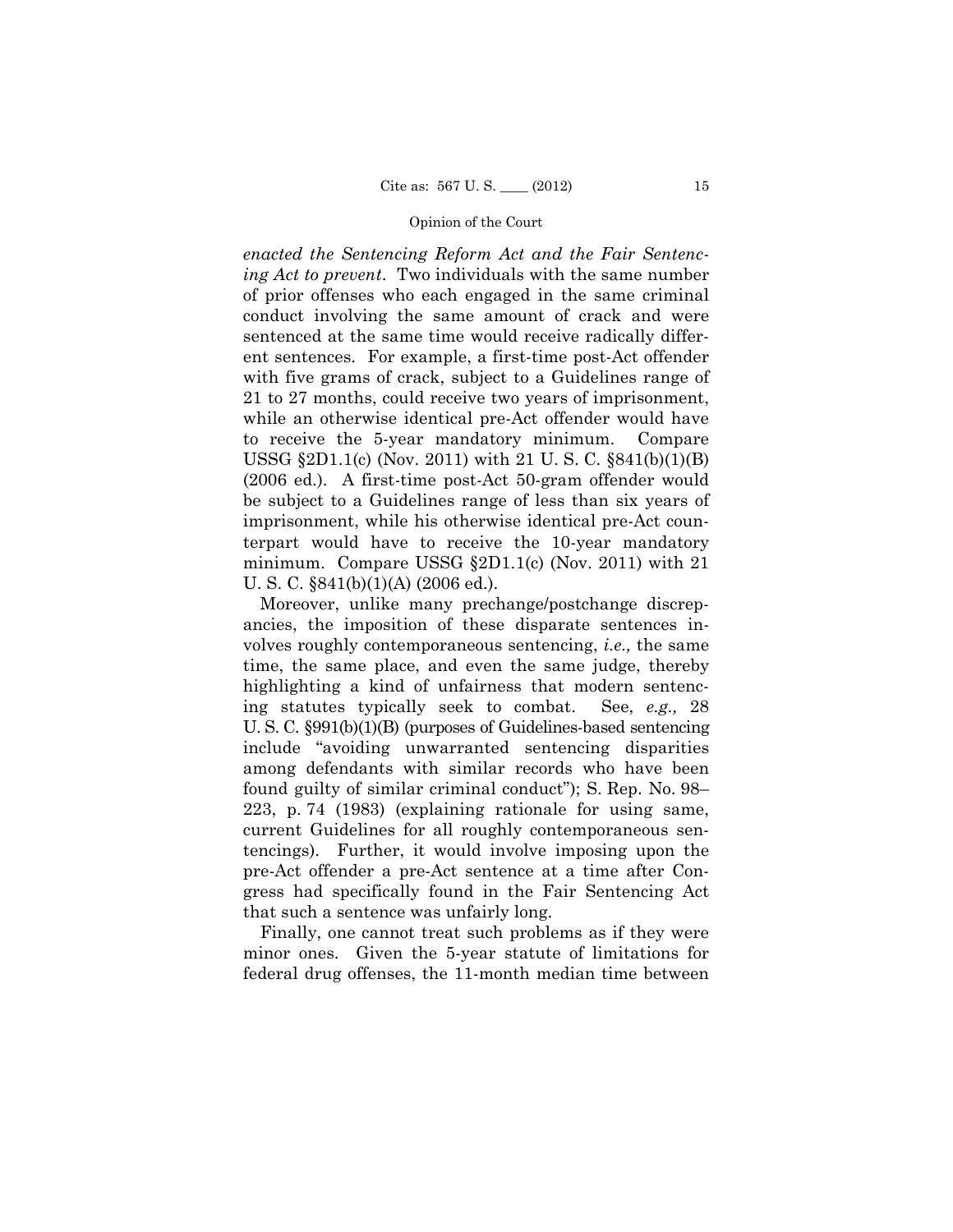indictment and sentencing for those offenses, and the approximately 5,000 federal crack offenders convicted each year, many pre-Act offenders were not (and will not be) sentenced until after August 3, 2010, when the new, more lenient mandatory minimums took effect. See 18 U. S. C. §3282(a); Administrative Office of United States Courts, Judicial Business of the United States Courts, p. 272 (2010) (Table D–10); 2011 Report 191.

Fifth, *not to apply the Fair Sentencing Act would do more than preserve a disproportionate status quo; it would make matters worse*. It would create new anomalies—new sets of disproportionate sentences—not previously present. That is because sentencing courts must apply new Guidelines (consistent with the Fair Sentencing Act's new minimums) to pre-Act offenders, see *supra,* at 13–14, and the 1986 Drug Act's old minimums would trump those new Guidelines for some pre-Act offenders but not for all of them—say, pre-Act offenders who possessed crack in small amounts not directly the subject of mandatory minimums.

Consider, for example, a first-time offender convicted of possessing with intent to distribute four grams of crack. No mandatory sentence, under the 1986 Drug Act or the Fair Sentencing Act, applies to an offender possessing so small an amount. Yet under the old law, the Commission, charged with creating proportionate sentences, had created a Guidelines range of 41 to 51 months for such an offender, a sentence proportional to the 60 months that the 1986 Drug Act required for one who trafficked five grams of crack. See *supra,* at 5–6; USSG §2D1.1(c) (Nov. 2009).

The Fair Sentencing Act, however, requires the Commission to write new Guidelines consistent with the new law. The Commission therefore wrote new Guidelines that provide a sentencing range of 21 to 27 months—about two years—for the first-time, 4-gram offender. See USSG §2D1.1(c) (Nov. 2011). And the Sentencing Reform Act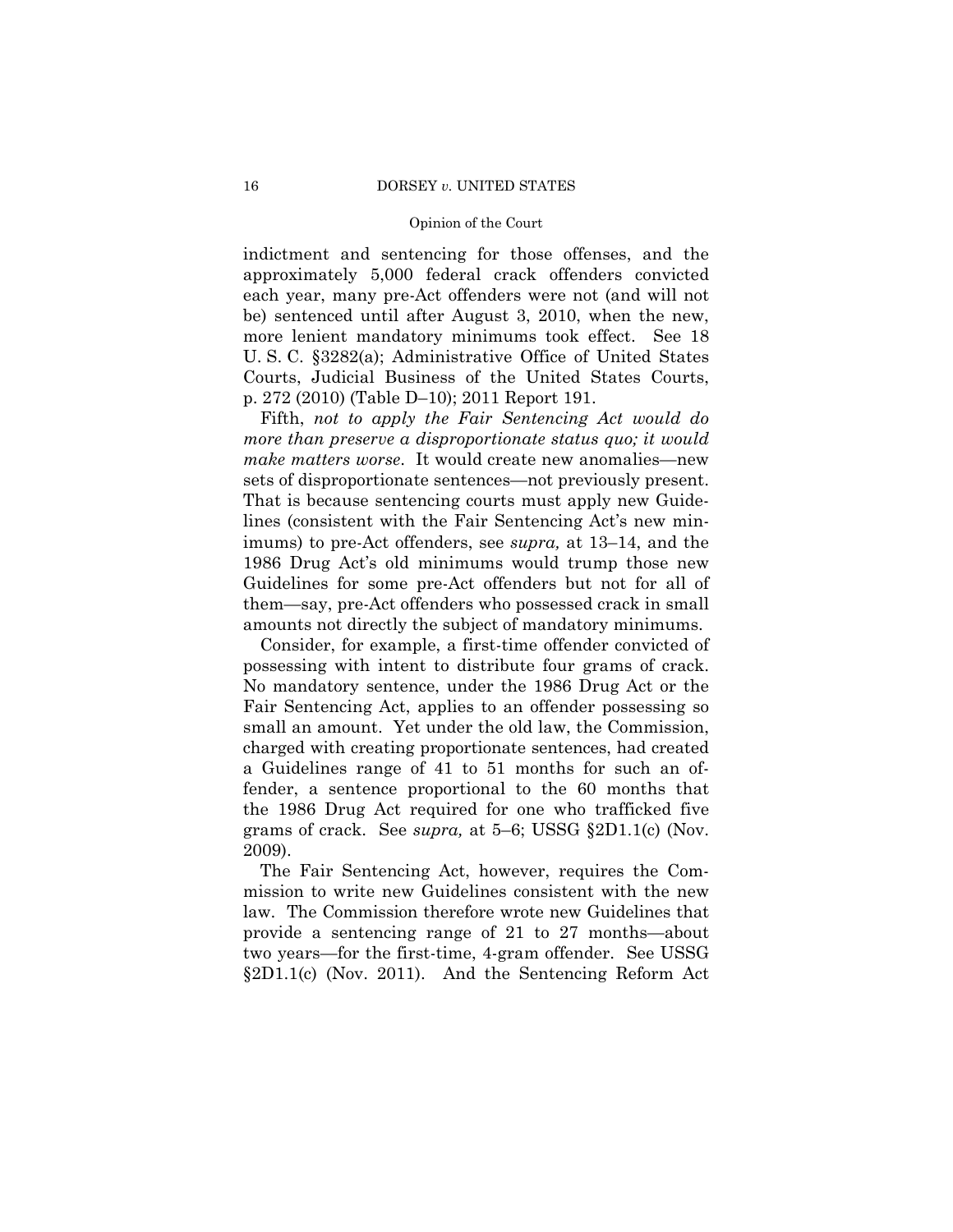requires application of those new Guidelines to all offenders (including pre-Act offenders) who are sentenced once those new Guidelines take effect. See 18 U. S. C.  $\S 3553(a)(4)(A)(ii)$ . Those new Guidelines must take effect and apply to a pre-Act 4-gram offender, for such an offender was never subject to a trumping statutory 1986 Drug Act mandatory minimum. However, unless the Fair Sentencing Act's new, more lenient mandatory minimums apply to pre-Act offenders, an otherwise identical offender who possessed five grams would have to receive a 5-year sentence. See 21 U. S. C. §841(b)(1)(B) (2006 ed., Supp. IV).

For example, imagine that on July 1, 2010, both Smith and Jones commit a crack crime identical but for the fact that Smith possesses with intent to distribute four grams of crack and Jones five grams. Both are sentenced on December 1, 2010, after the Fair Sentencing Act and the new Guidelines take effect. Smith's Guidelines sentence would be two years, but unless the Fair Sentencing Act applies, Jones's sentence would have to be five years. The difference of one gram would make a difference, not of only one year as it did before enactment of the Fair Sentencing Act, but instead of three years. Passage of the new Act, designed to have brought about fairer sentences, would here have created a new disparate sentencing "cliff."

Nor can one say that the new Act would produce disproportionalities like this in only a few cases. In fiscal year 2010, 17.8 percent of all crack offenders were convicted ofoffenses not subject to the 1986 Drug Act's minimums. 2011 Report 191. And since those minimums apply only to some drug offenders and they apply in different ways, one can find many similar examples of disproportionalities. See Appendix B, *infra*. Thus, application of the 1986 Drug Act minimums to pre-Act offenders sentenced after the new Guidelines take effect would produce a crazy quilt of sentences, at odds with Congress' basic efforts to achieve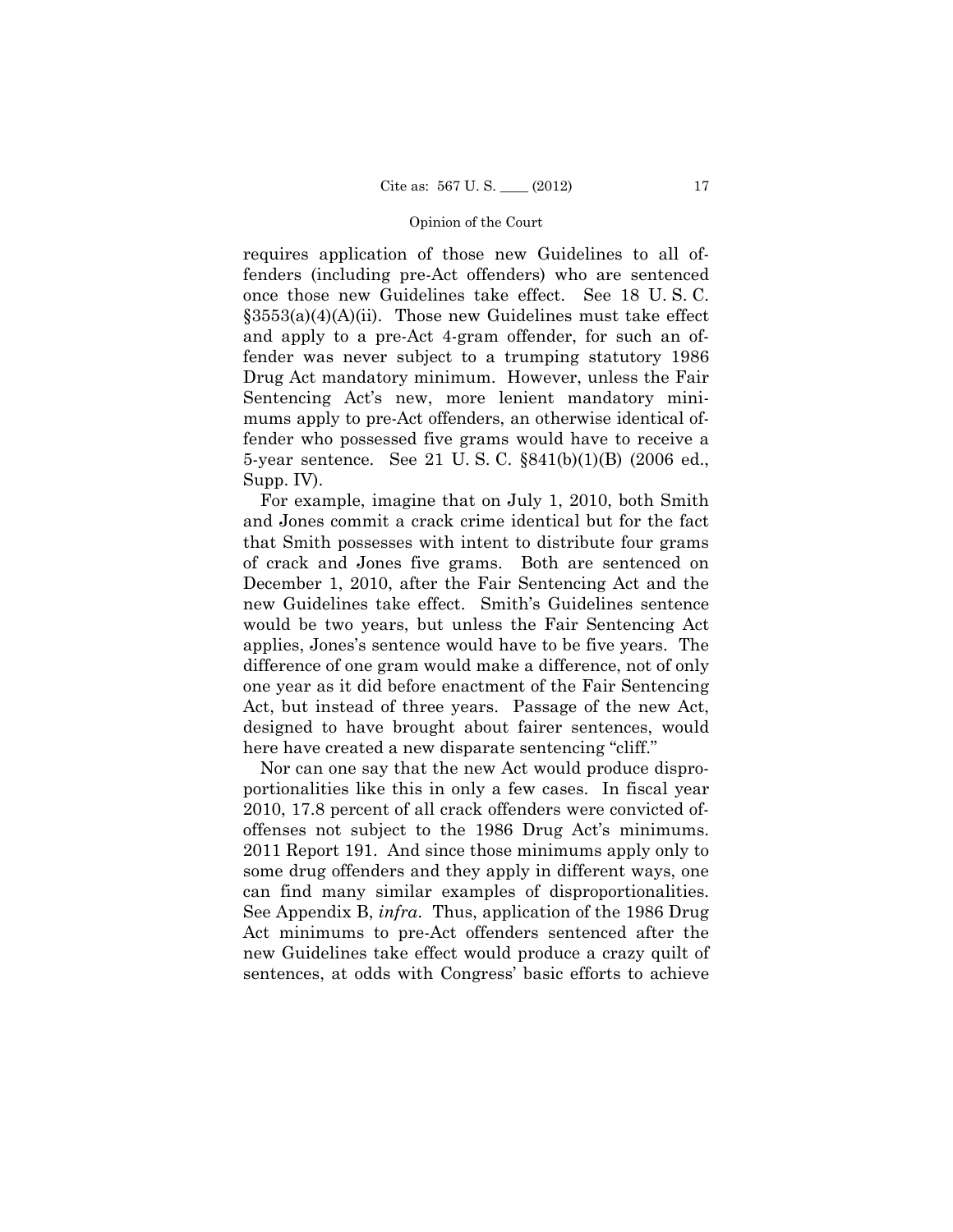more uniform, more proportionate sentences. Congress, when enacting the Fair Sentencing Act, could not have intended any such result.

 August 3, 2010, when the Fair Sentencing Act took effect. Act minimums applied to those sentenced after August 3. would receive the benefit of the new Act. *Post,* at 6–8. Further, *amicus* and the dissent note that to apply the Sixth, *we have found no strong countervailing consideration*. *Amicus* and the dissent argue that one might read much of the statutory language we have discussed as embodying exceptions, permitting the old 1986 Drug Act minimums to apply to pre-Act offenders sentenced after The words "applicable law" in the new Act, for example, could, linguistically speaking, encompass the 1986 Drug *Post,* at 4–6 (SCALIA, J., dissenting). Moreover, Congress could have insisted that the Commission write new Guidelines with special speed to assure itself that new, post-August 3 offenders—but not old, pre-August 3 offenders new Act's minimums to the old, pre-August 3 offenders will create a new disparity—one between pre-Act offenders sentenced before August 3 and those sentenced after that date. *Post,* at 9.

We do not believe that these arguments make a critical difference. Even if the relevant statutory language can be read as amicus and the dissent suggest and even if Congress *might* have wanted Guidelines written speedily simply in order to apply them quickly to new offenders, there is scant indication that this is what Congress *did*  mean by the language in question nor that such was in fact Congress' motivation. The considerations we have set forth, *supra,* at 13–17 and this page, strongly suggest the contrary.

We also recognize that application of the new minimums to pre-Act offenders sentenced after August 3 will create a new set of disparities. But those disparities, reflecting a line-drawing effort, will exist whenever Congress enacts a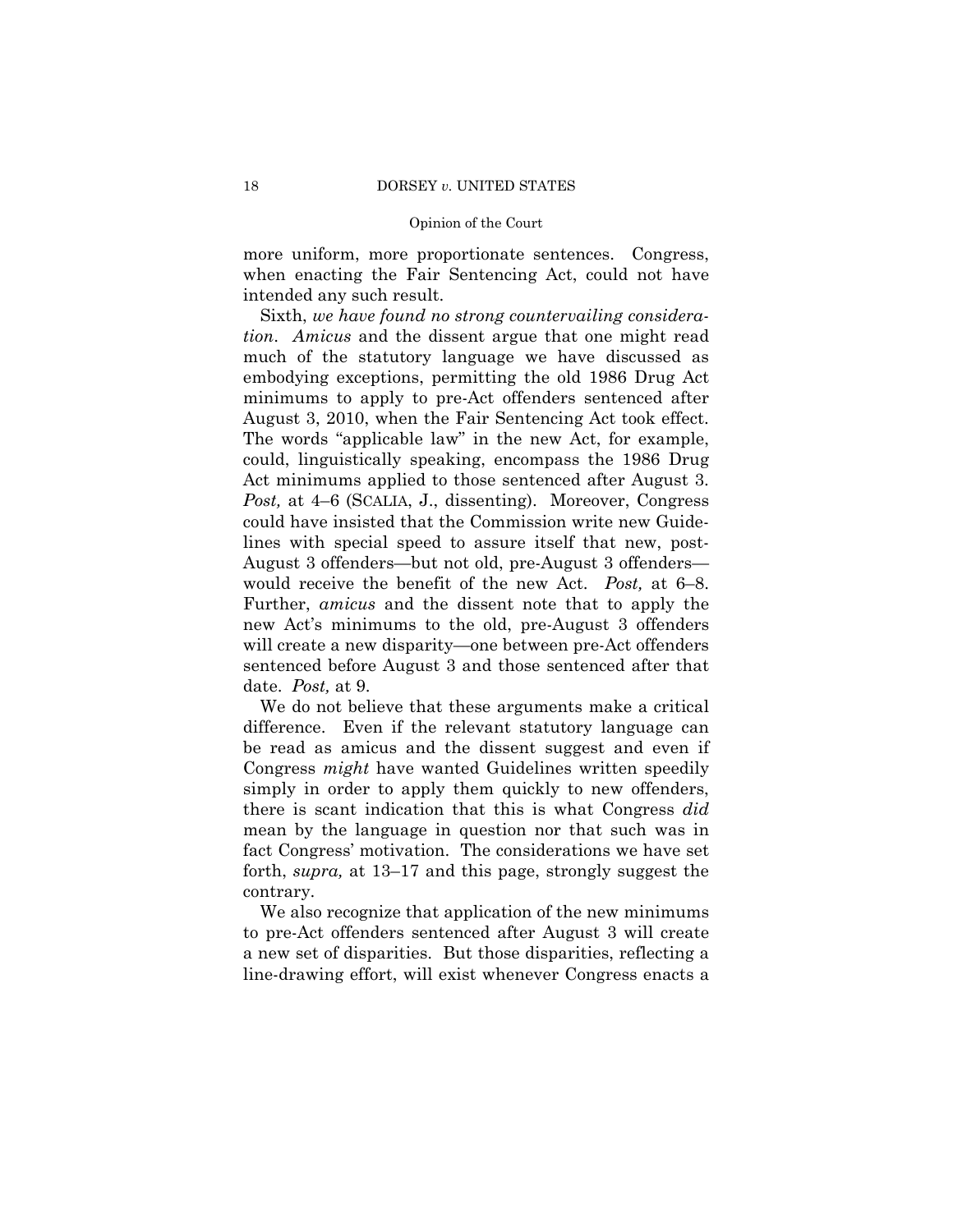already sentenced and those not yet sentenced as of new law changing sentences (unless Congress intends reopening sentencing proceedings concluded prior to a new law's effective date). We have explained how in federal sentencing the ordinary practice is to apply new penalties to defendants not yet sentenced, while withholding that change from defendants already sentenced. *Supra,* at 13; compare 18 U. S. C.  $\S 3553(a)(4)(A)(ii)$  with  $\S 3582(c)$ . And we have explained how, here, continued application of the old 1986 Drug Act minimums to those pre-Act offenders sentenced after August 3 would make matters worse. *Supra,* at 16–18. We consequently conclude that this particular new disparity (between those pre-Act offenders August 3) cannot make a critical difference.

For these reasons considered as a whole, we conclude that Congress intended the Fair Sentencing Act's new, lower mandatory minimums to apply to the post-Act sentencing of pre-Act offenders. That is the Act's "plain import" or "fair implication."

## B

We add one final point. Several arguments we have discussed involve the language of statutes that determine how new *Guidelines* take effect. *Supra,* at 13–14. What about those who committed an offense prior to August 3 and were sentenced after August 3 but before November 1, 2010—a period *after* the new Act's effective date but *before*  the new Guidelines first took effect? Do the Fair Sentencing Act's new mandatory minimums apply to them?

In our view, the new Act's lower minimums apply to them as well. Our reason is that the statute simply instructs the Commission to promulgate new Guidelines "as soon as practicable" (but no later than 90 days after the Act took effect). §8(1), 124 Stat. 2374. As far as Congress was concerned, the Commission might have (having prepared new Guidelines in advance) promulgated those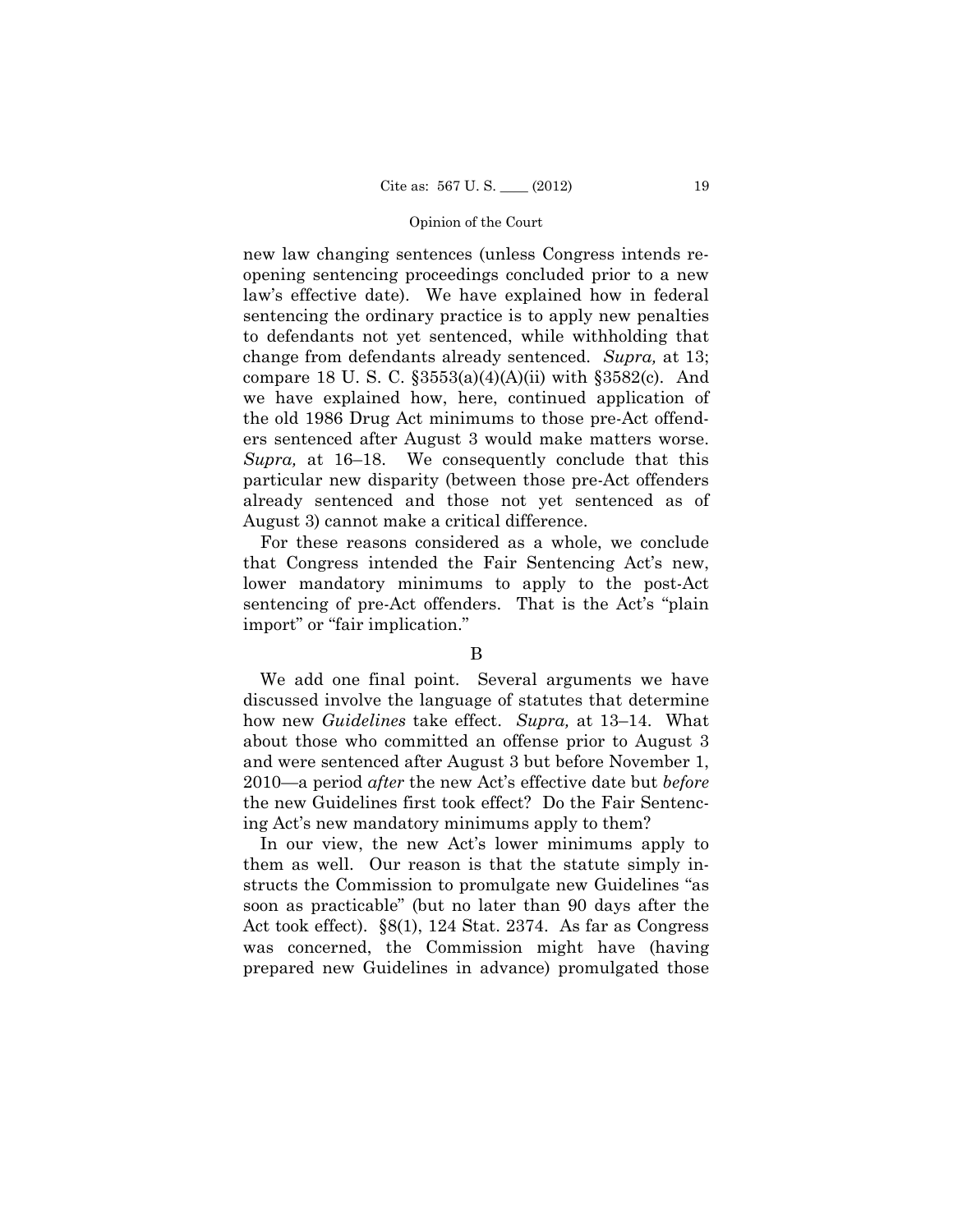#### 20 DORSEY *v*. UNITED STATES

## Opinion of the Court

Guidelines within a few days—perhaps on August 3 itself. At the same time, the Commission possesses ample authority to permit appropriate adjustments to be made in the Guidelines sentences of those sentenced after August 3 but prior to the new Guidelines promulgation. See 28 U. S. C. §994(u) (power to make Guidelines reductions retroactive); 76 Fed. Reg. 41333–41334 (2011) (amended 18-to-1 Guidelines made retroactive). In any event, courts, treating the Guidelines as advisory, possess authority to sentence in accordance with the new minimums.

For these reasons, if the Fair Sentencing Act's new minimums apply to all of those sentenced after August 3, 2010 (even if the new Guidelines were not yet ready), it is possible to foresee a reasonably smooth transition. On the other hand, it is difficult to foresee such a transition if the new Act's application is keyed to a later date, thereby leaving the courts unable to take the new Act fully into account, particularly when that circumstance might create additional disparities and uncertainties that courts and the Commission may be helpless to correct. We have no reason to believe Congress would have wanted to impose an unforeseeable, potentially complex application date.

\* \* \*

We vacate the Court of Appeals' judgments and remand these cases for further proceedings consistent with this opinion.

*It is so ordered.*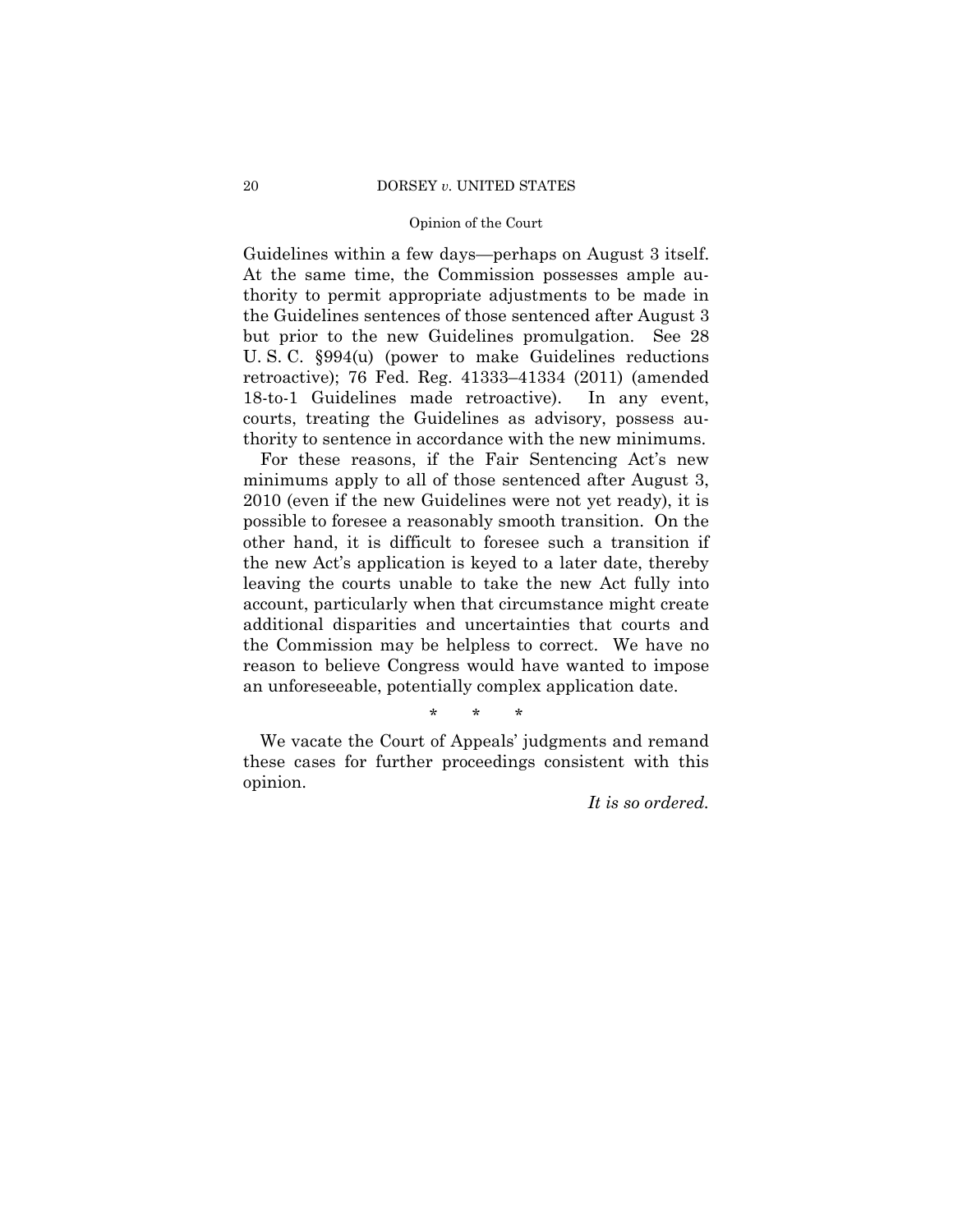## APPENDIXES

A

## Act of Feb. 25, 1871, §4, 16 Stat. 432, 1 U. S. C. §109

## **Repeal of statutes as affecting existing liabilities**

"The repeal of any statute shall not have the effect to release or extinguish any penalty, forfeiture, or liability incurred under such statute, unless the repealing Act shall so expressly provide, and such statute shall be treated as still remaining in force for the purpose of sustaining any proper action or prosecution for the enforcement of such penalty, forfeiture, or liability."

Sentencing Reform Act of 1984, 18 U. S. C. §3553(a)(4)  $(A)(ii)$ 

## **Imposition of a sentence**

"FACTORS TO BE CONSIDERED IN IMPOSING A SEN-TENCE. . . . The court, in determining the particular sentence to be imposed, shall consider . . . the kinds of sentence and sentencing range established for . . . the applicable category of offense committed by the applicable category of defendant as set forth in the guidelines . . . that . . . are in effect on the date the defendant is sentenced . . . ."

## Fair Sentencing Act of 2010, §8, 124 Stat. 2374

## **Emergency Authority for United States Sentencing Commission**

"The United States Sentencing Commission shall—

"(1) promulgate the guidelines, policy statements, or amendments provided for in this Act as soon as practicable, and in any event not later than 90 days after the date of enactment of this Act, in accordance with the procedure set forth in section 21(a) of the Sen-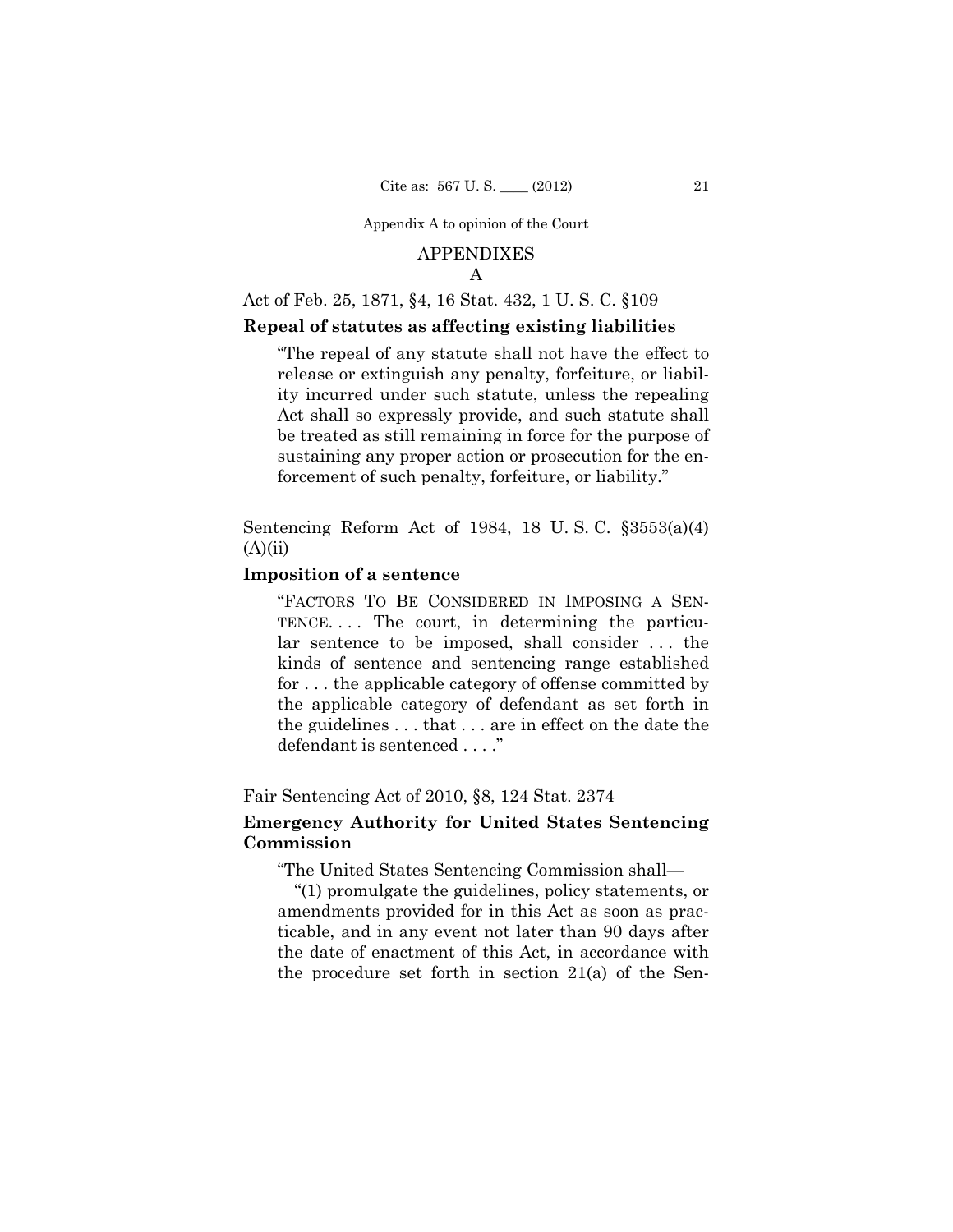tencing Act of 1987 (28 U. S. C. [§]994 note), as though the authority under that Act had not expired; and

"(2) pursuant to the emergency authority provided under paragraph (1), make such conforming amendments to the Federal sentencing guidelines as the Commission determines necessary to achieve consistency with other guideline provisions and applicable law."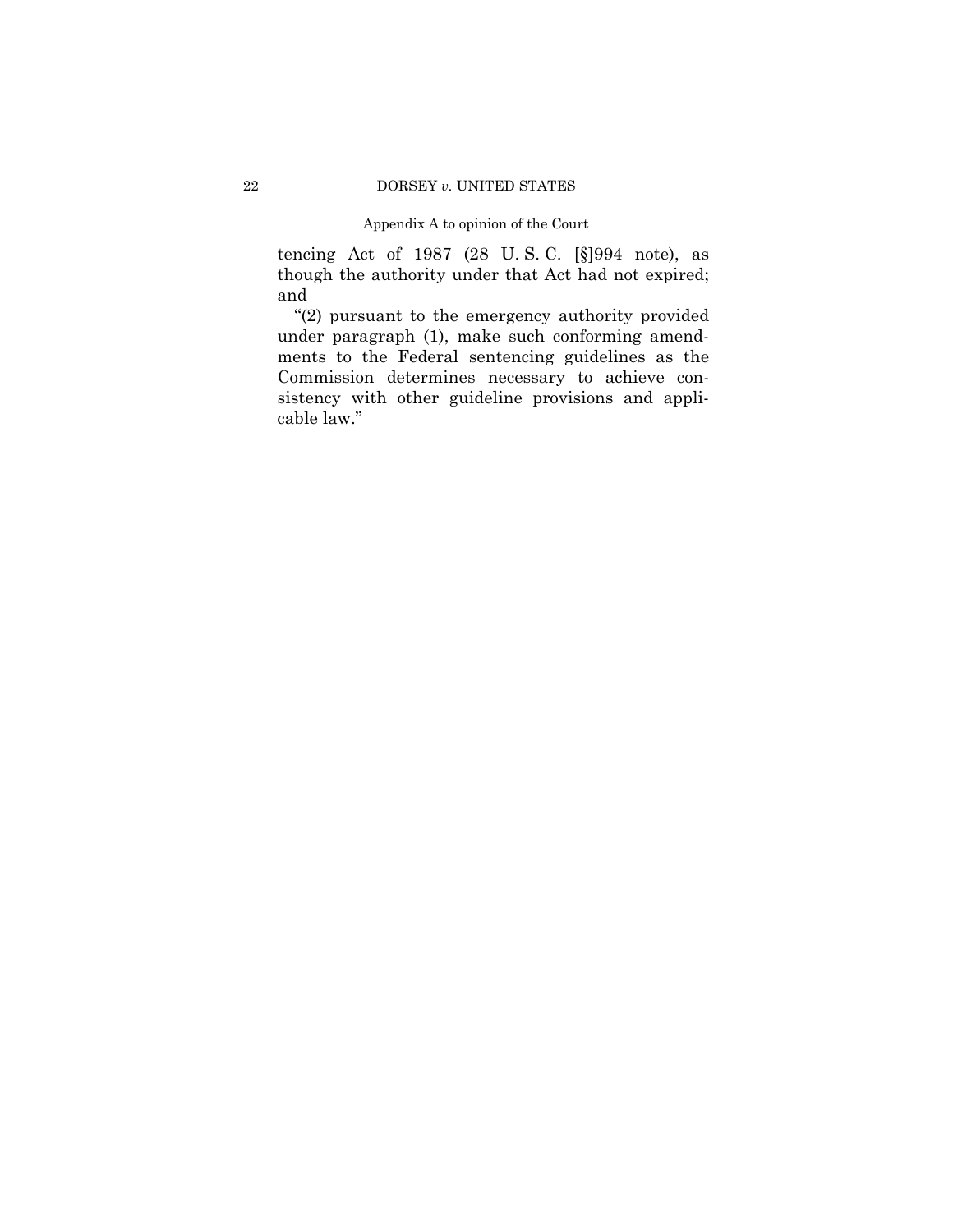#### B

The following chart shows the sentencing scheme that would result for first-time pre-Act crack offenders if the 1986 Drug Act's old 100-to-1 mandatory minimums remain in effect after the Fair Sentencing Act's new 18-to-1 Guidelines became effective. 21 U.S.C.  $\S$ §841(b)(1)(A)– (C) (2006 ed.); USSG §§2D1.1(c), 5G1.1(b) (Nov. 2011).

*1986 Drug Act Minimums and Fair Sentencing Act Guidelines for Category I Offenders with No Prior Drug Felonies* 

| Drug             | Mandatory | Guidelines  | <i>Sentence</i> |
|------------------|-----------|-------------|-----------------|
| Quantity         | Minimum   | Range       |                 |
| 1 <sub>g</sub>   | 0 months  | $10 - 16$   | $10 - 16$       |
| 2 g              | 0         | $15 - 21$   | $15 - 21$       |
| 3 g              | 0         | $21 - 27$   | $21 - 27$       |
| 4g               | 0         | $21 - 27$   | $21 - 27$       |
| 5g               | 60        | $21 - 27$   | 60              |
| 10 <sub>g</sub>  | 60        | $27 - 33$   | 60              |
| 15 g             | 60        | 33–41       | 60              |
| $20\:{\rm g}$    | 60        | $41 - 51$   | 60              |
| 25 g             | 60        | $51 - 63$   | $60 - 63$       |
| 35 g             | 60        | $63 - 78$   | $63 - 78$       |
| 50 g             | 120       | $63 - 78$   | 120             |
| 100 <sub>g</sub> | 120       | $63 - 78$   | 120             |
| 150 g            | 120       | 78-97       | 120             |
| 200 g            | 120       | $97 - 121$  | $120 - 121$     |
| 500 g            | 120       | $121 - 151$ | $121 - 151$     |
| $1,500$ g        | 120       | $151 - 188$ | $151 - 188$     |

The chart illustrates the disproportionate sentences that such a scheme would create. See *supra,* at 16–18. For one thing, it would create sentencing "cliffs" at the 1986 Act's old triggering amounts of 5 grams and 50 grams (where the old minimums would entirely trump the new Guidelines), resulting in radically different Guidelines sentences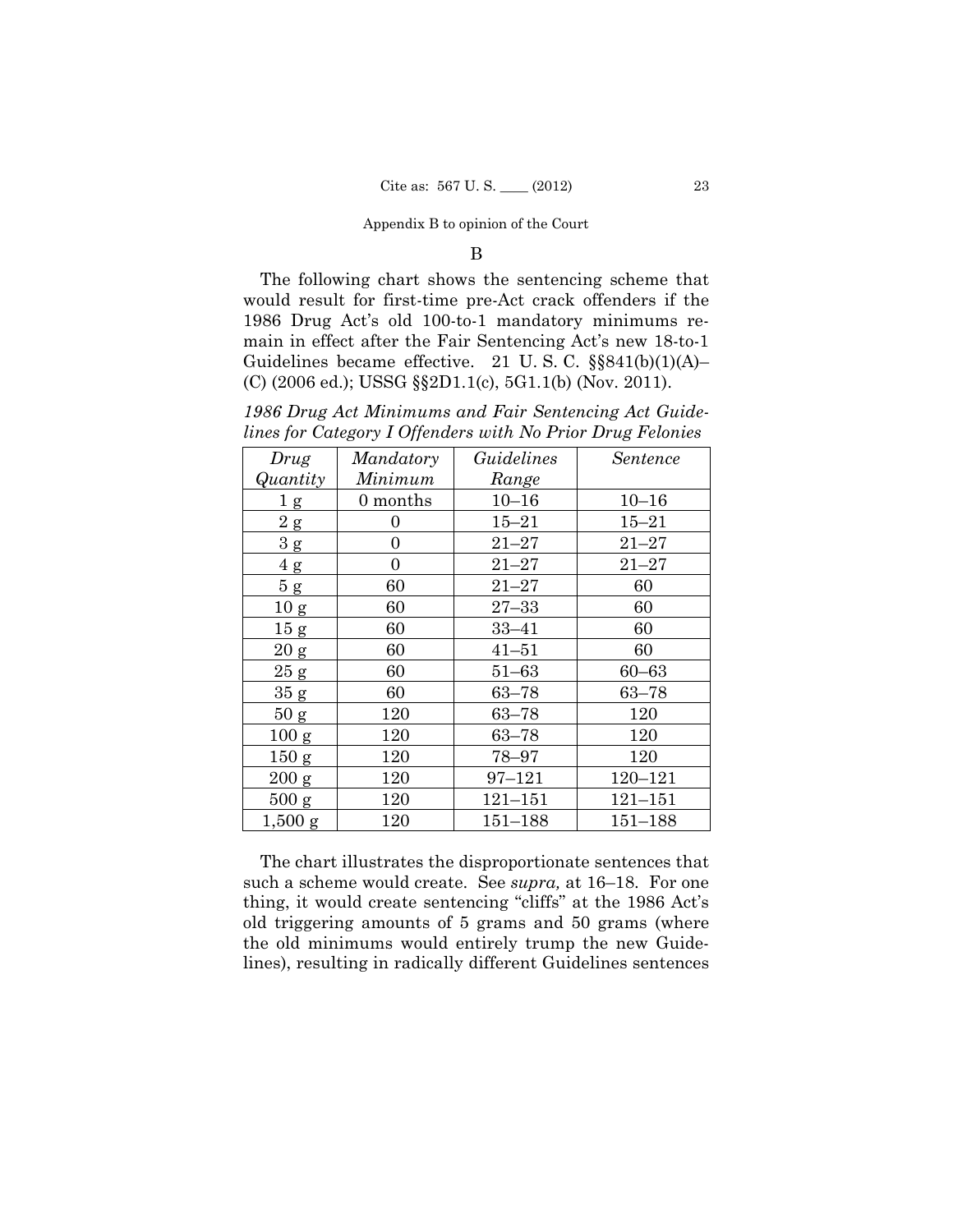for small differences in quantity. For another, because of those "cliffs," the scheme would create similar Guidelines sentences for offenders who dealt in radically different amounts of crack, *e.g.,* 50 grams versus 500 grams.

To be sure, as *amicus* points out, Congress has provided two mechanisms through which an offender may escape an otherwise applicable mandatory minimum, diminishing this problem for some offenders. First, an offender may escape a minimum by providing substantial assistance in the investigation or prosecution of another person. 18 U. S. C. §3553(e); Fed. Rule Crim. Proc. 35(b); see also 28 U. S. C. §994(n); USSG §5K1.1. Second, under 18 U. S. C. §3553(f), drug offenders who have little or no criminal history and who satisfy other requirements in the provision may obtain "safety valve" relief. See also USSG §5C1.2. And because of these mechanisms a substantial portion of first-time offenders are relieved of application of a mandatory minimum. However, offenders with a criminal history category of II or higher are ineligible for "safety valve" relief; they escape application of a minimum at a much lower percentage. See 2011 Report 193 (Table 8–8).

*Crack Offender Categories by Application of 1986 Drug Act Mandatory Min. (FY 2010)* 

|                        |                    |           | Total with Percent with |             |             |
|------------------------|--------------------|-----------|-------------------------|-------------|-------------|
|                        |                    | Quantity  | Quantity                | Total       | Percent     |
|                        |                    | Carrying  | Carrying                | Relieved of | Relieved of |
| <i><b>Offender</b></i> | <b>Total</b>       | Mandatory | Mandatory               | Mandatory   | Mandatory   |
|                        | Category Offenders | Min.      | Min.                    | Min. Appl.  | Min. Appl.  |
|                        | 1,055              | 890       | 84.4%                   | 525         | 59.0%       |
| H                      | 556                | 445       | 80.0%                   | 129         | 29.0%       |
| Ш                      | 865                | 703       | 81.3%                   | 208         | 29.6%       |
| IV                     | 556                | 469       | 84.4%                   | 124         | 26.4%       |
| V                      | 380                | 308       | 81.1%                   | 89          | 28.9%       |
| VI                     | 1,345              | 1,086     | 80.7%                   | 332         | 30.6%       |
| All                    | 4,751              | 3,905     | 82.2%                   | 1,407       | 36.0%       |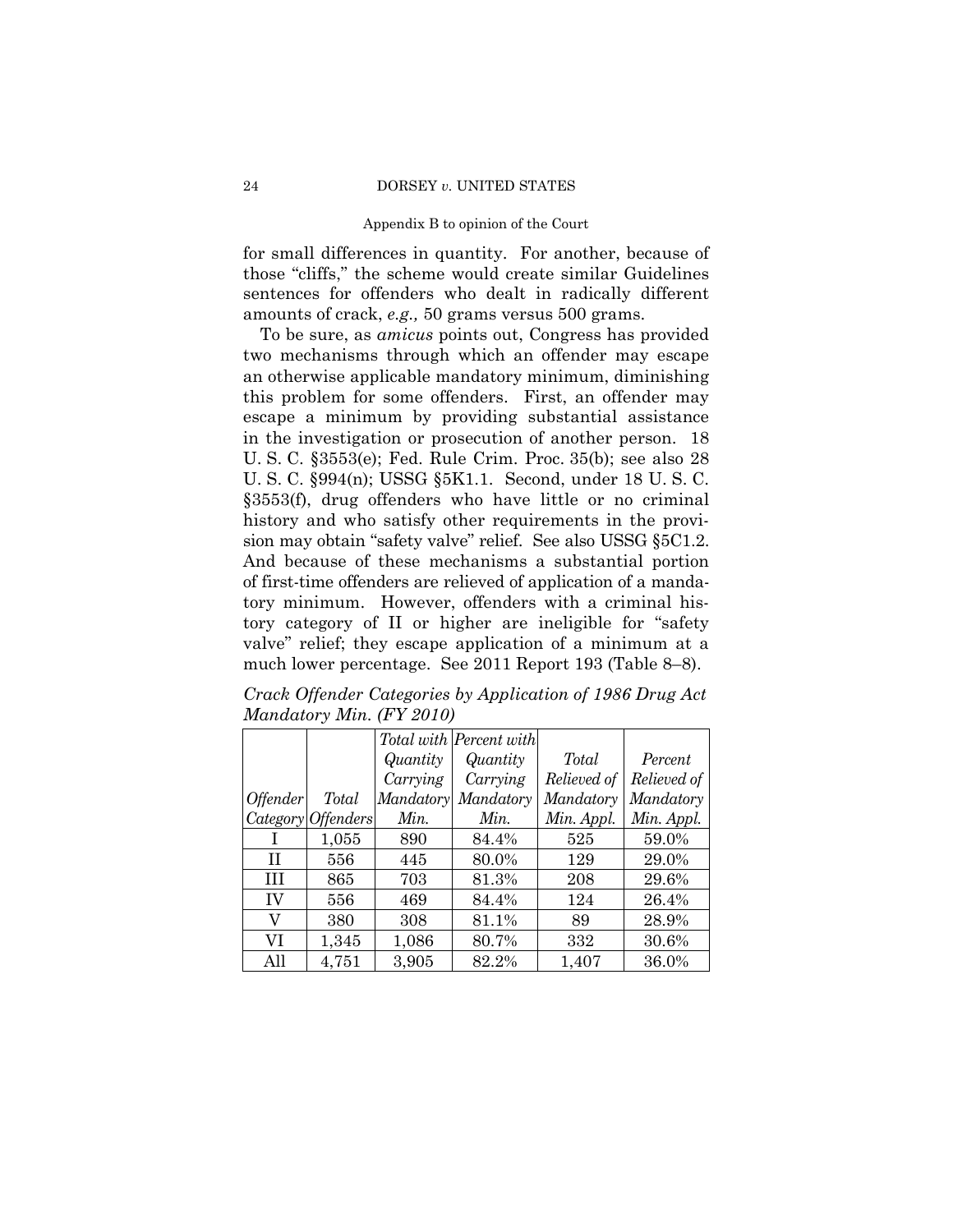Yet similar sentencing anomalies would result for repeat offenders if the 1986 Drug Act's minimums remain in effect after the Fair Sentencing Act's Guidelines became effective. Take, for example, Category II offenders.

*Drug Quantity Mandatory Minimum Guidelines Range Sentence*  1 g 0 months 12–18 12–18  $2 g | 0 | 18-24 | 18-24$  $3 \text{ g}$  0 24–30 24–30 4 g 0 24–30 24–30 5 g | 60 | 24–30 | 60  $10 \text{ g}$  60  $30-37$  60 15 g 60  $\overline{37-46}$  60  $20 g$  60  $46-57$  60  $25 g$  60 57–71 60–71 35 g 60 70–87 70–87 50 g 120 70–87 120  $100 \text{ g}$  120  $70-87$  120 150 g 120 87-108 120 200 g  $120$  108–135 120–135 500 g  $120$   $135-168$   $135-168$ 1,500 g 120 168–210 168–210

*1986 Drug Act Minimums and Fair Sentencing Act Guidelines for Category II Offenders with No Prior Drug Felonies* 

As the chart illustrates, for Category II offenders accountable for 5 to 22 grams of crack or for 50 to 195 grams, the 100-to-1 minimums would entirely trump the 18-to-1 Guidelines, producing the same anomalies—dissimilar sentences for similar quantities and similar sentences for dissimilar quantities—described above.

In contrast, a scheme with the Fair Sentencing Act's 18 to-1 minimums and new Guidelines produces the proportionality in sentencing that Congress intended in enacting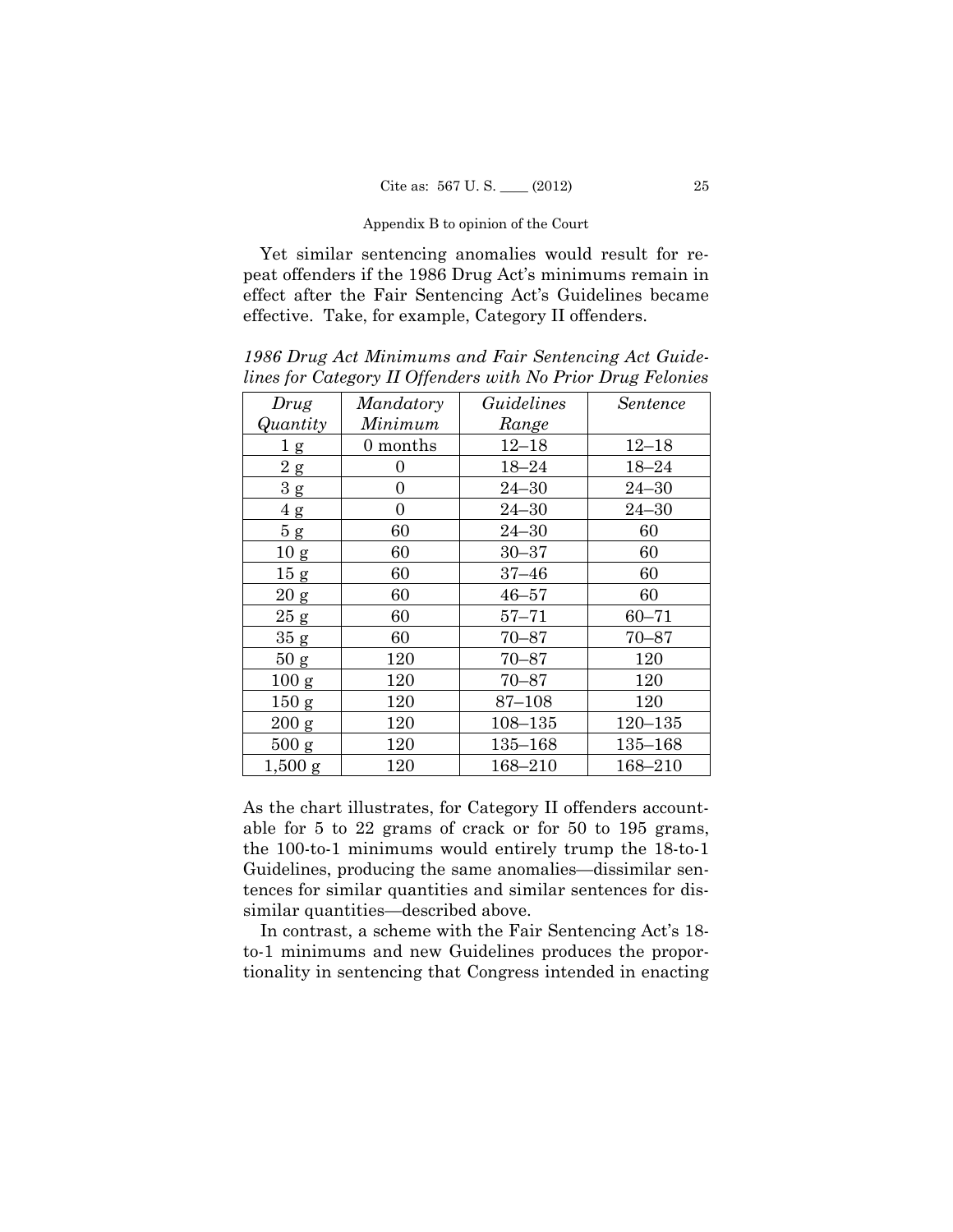the Sentencing Reform Act and the Fair Sentencing Act.

*Fair Sentencing Act Minimums and Guidelines for Category II Offenders with No Prior Drug Felonies* 

| Drug            | Mandatory | Guidelines  | Sentence    |
|-----------------|-----------|-------------|-------------|
| Quantity        | Minimum   | Range       |             |
| 1 <sub>g</sub>  | 0 months  | $12 - 18$   | $12 - 18$   |
| 2g              | 0         | $18 - 24$   | $18 - 24$   |
| 3g              | 0         | $24 - 30$   | $24 - 30$   |
| $4\ {\rm g}$    | 0         | $24 - 30$   | $24 - 30$   |
| 5g              | 0         | $24 - 30$   | $24 - 30$   |
| 10 <sub>g</sub> | 0         | $30 - 37$   | $30 - 37$   |
| 15 <sub>g</sub> | 0         | $37 - 46$   | $37 - 46$   |
| $20\ {\rm g}$   | 0         | $46 - 57$   | $46 - 57$   |
| 25 g            | 0         | $57 - 71$   | $57 - 71$   |
| 35 g            | 60        | $70 - 87$   | $70 - 87$   |
| 50 g            | 60        | $70 - 87$   | $70 - 87$   |
| 100 g           | 60        | $70 - 87$   | $70 - 87$   |
| 150 g           | 60        | 87–108      | 87–108      |
| 200 g           | 60        | $108 - 135$ | $108 - 135$ |
| 500 g           | 120       | $135 - 168$ | $135 - 168$ |
| $1,500$ g       | 120       | 168-210     | 168-210     |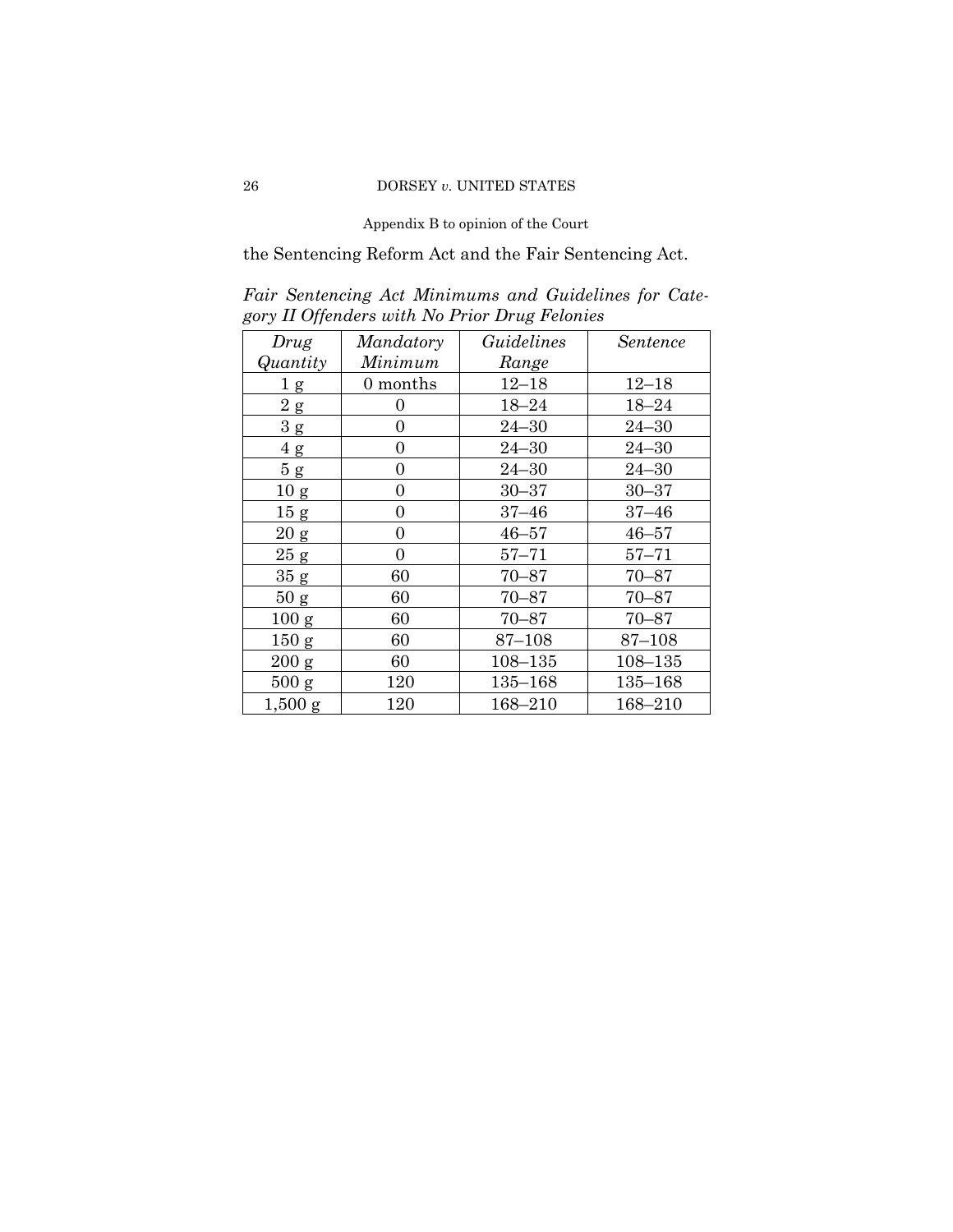## $\frac{1}{2}$  , where  $\frac{1}{2}$ **SUPREME COURT OF THE UNITED STATES**

#### $\frac{1}{2}$  ,  $\frac{1}{2}$  ,  $\frac{1}{2}$  ,  $\frac{1}{2}$  ,  $\frac{1}{2}$  ,  $\frac{1}{2}$ Nos. 11–5683 and 11–5721

## EDWARD DORSEY, SR., PETITIONER 11–5683 *v.*  UNITED STATES

## COREY A. HILL, PETITIONER 11–5721 *v.*

# UNITED STATES

## ON WRITS OF CERTIORARI TO THE UNITED STATES COURT OF APPEALS FOR THE SEVENTH CIRCUIT

#### [June 21, 2012]

JUSTICE SCALIA, with whom THE CHIEF JUSTICE, JUSTICE THOMAS, and JUSTICE ALITO join, dissenting.

In the Fair Sentencing Act of 2010, 124 Stat. 2372, Congress increased the threshold quantities of crack cocaine required to trigger the 5- and 10-year mandatory minimum penalties associated with offenses involving the manufacture, distribution, or dispensation of the drug, and eliminated the 5-year mandatory minimum previously associated with simple possession of it. The Act is silent as to whether these changes apply to defendants who committed their offenses before, but whose sentencing proceedings occurred after, its August 3, 2010, effective date. In my view, the general saving statute, 1 U. S. C. §109, dictates that the new, more lenient mandatory minimum provisions do not apply to such pre-enactment offenders.

The Court starts off on the right foot by acknowledging, *ante,* at 10–11, that the ameliorative amendments at issue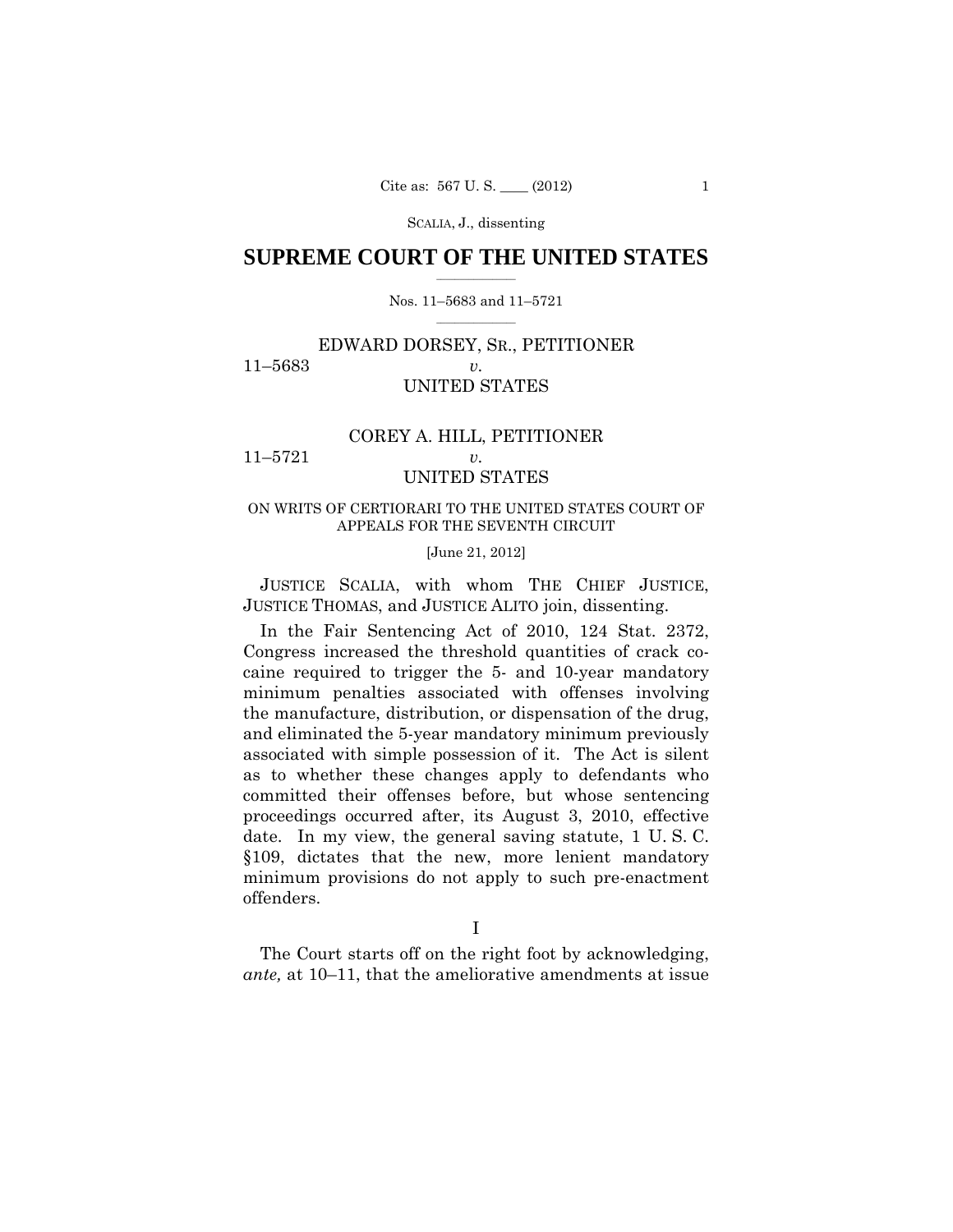here trigger application of the general saving statute. Enacted in 1871 to reverse the common-law rule that the repeal or amendment of a criminal statute would abate all nonfinal convictions under the repealed or amended statute, see *Warden* v. *Marrero*, 417 U. S. 653, 660 (1974), the saving statute provides in relevant part:

"The repeal of any statute shall not have the effect to release or extinguish any penalty, forfeiture, or liability incurred under such statute, unless the repealing Act shall so expressly provide, and such statute shall be treated as still remaining in force for the purpose of sustaining any proper action or prosecution for the enforcement of such penalty, forfeiture, or liability." 1 U. S. C. §109.

By reducing the statutory penalties for crack cocaine offenses, the Fair Sentencing Act "repeal[ed]" the former penalties; for defendants who committed their offenses (and hence "incurred" the penalties) while the prior law was in force, §109 directs that the prior law "shall be treated as still remaining in force."

Although §109 purports to require that subsequent legislation opting out of its default rule must do so "expressly," the Court correctly observes, *ante,* at 12, that express-statement requirements of this sort are ineffective. See *Lockhart* v. *United States*, 546 U. S. 142, 147– 150 (2005) (SCALIA, J., concurring). Because "one legislature cannot abridge the powers of a succeeding legislature," *Fletcher* v. *Peck*, 6 Cranch 87, 135 (1810), a statute is "alterable when the legislature shall please to alter it," *Marbury* v. *Madison*, 1 Cranch 137, 177 (1803). Consequently, the express-statement requirement of §109 is itself subject to repeal on the same terms as any other statute, which is to say that a repeal may be accomplished by implication. See, *e.g., Marrero*, *supra,* at 659–660, n. 10; *Great Northern R. Co.* v. *United States*, 208 U. S.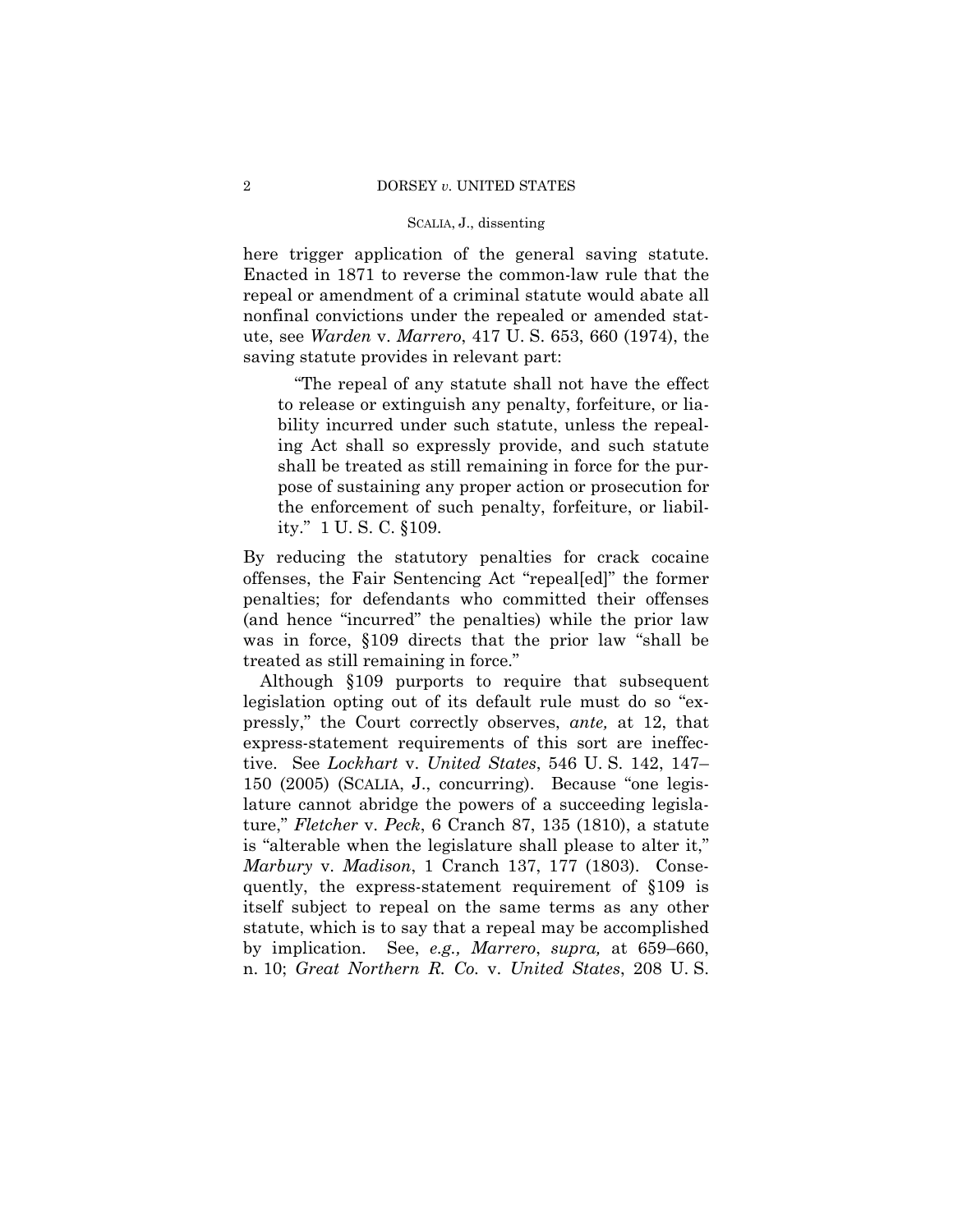452, 465 (1908).

 for example, we suggested that a "fair implication" from exception from §109's terms. Because the effect of such an exception is to work a *pro tanto* repeal of §109's appli- overcome our strong presumption against implied repeals. Understanding the interpretive problem posed by these cases as one of implied repeal helps to explain the Court's observation, *ante,* at 13, that what is required to override §109's default rule is a clear demonstration of congressional intent to do so. Admittedly, our cases have not spoken with the utmost clarity on this point. In *Marrero*, a subsequently enacted statute would suffice, 417 U. S., at 660, n. 10, while in *Hertz* v. *Woodman*, 218 U. S. 205 (1910), we used the phrase "*clear* implication," *id.,* at 218 (emphasis added); see also *ibid.* ("plain implication"). In *Great Northern R. Co.*, we split the difference, stating at one point that §109 controls unless Congress expresses a contrary intention "either expressly or by *necessary* implication in a subsequent enactment," 208 U. S., at 465 (emphasis added), but suggesting at another point that a "fair implication," *id.,* at 466, would do. In my view, the "fair implication" formulation understates the burden properly imposed on a defendant who would claim an implicit cation to the defendant's case, the implication from the subsequently enacted statute must be clear enough to See, *e.g., Matsushita Elec. Industrial Co.* v. *Epstein*, 516 U. S. 367, 381 (1996); *Posadas* v. *National City Bank*, 296 U. S. 497, 503 (1936). Thus, we should conclude that Congress has deviated from §109 (or any similar statute establishing a background interpretive principle) only when the "*plain* import of a later statute directly conflicts" with it. *Lockhart*, *supra*, at 149 (SCALIA, J., concurring) (emphasis added).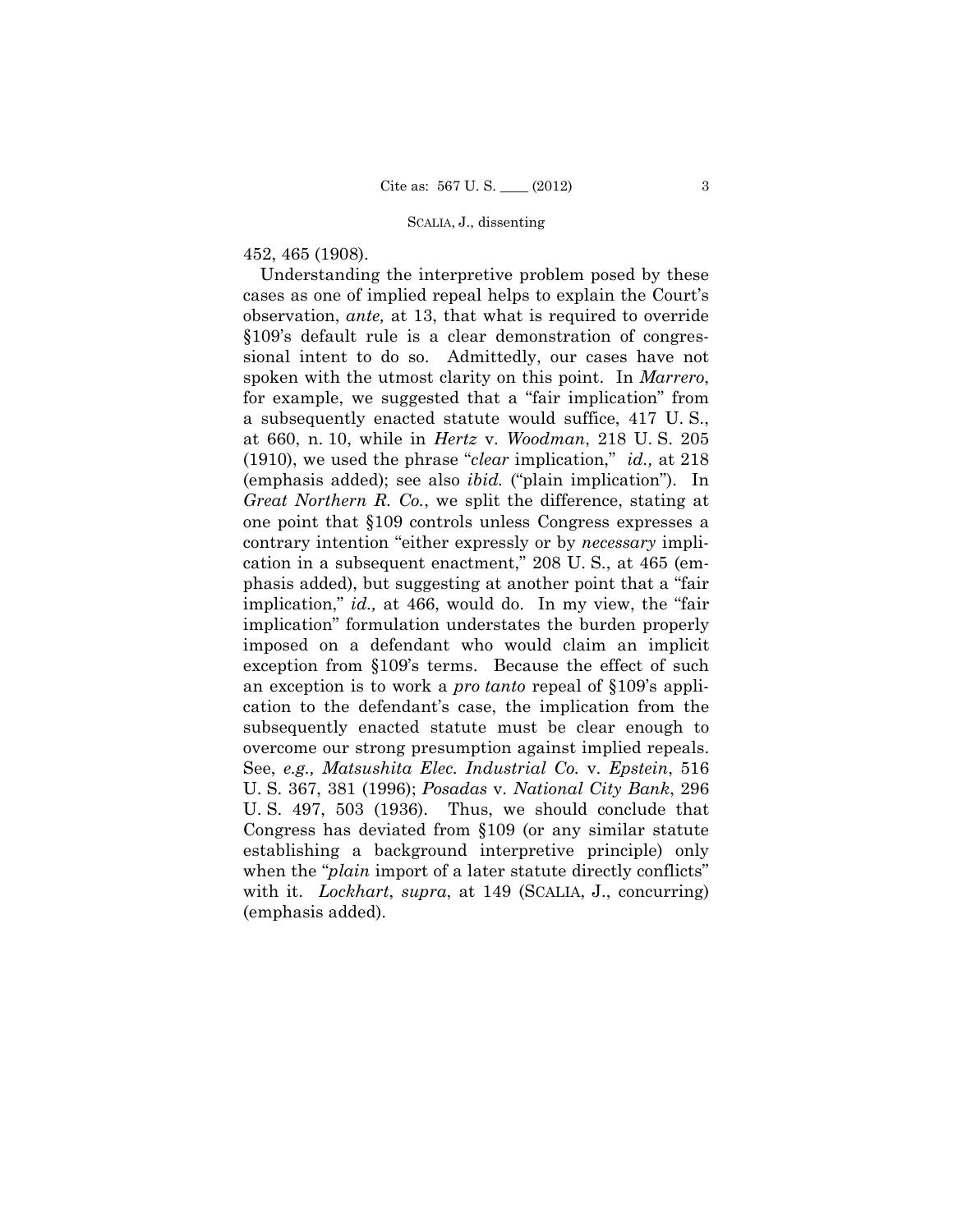## II A

The considerations relied upon by the Court do not come close to satisfying the demanding standard for repeal by implication. As an initial matter, there is no persuasive force whatever to the Court's observation that continuing to apply the prior mandatory minimums to pre-enactment offenders would "involve imposing upon the pre-Act offender a pre-Act sentence at a time after Congress had specifically found in the Fair Sentencing Act that such a sentence was unfairly long." *Ante,* at 15. That is true *whenever* Congress reduces a criminal penalty, and so is a consequence that Congress affirmatively *embraced* when it said in §109 that ameliorative amendments to criminal statutes do not apply to pre-enactment conduct. Nor does it matter that Congress has instructed district courts, when applying the Federal Sentencing Guidelines, to apply the version in force on the date of sentencing, with the object of reducing disparities in sentences between similar defendants who are sentenced for the same conduct at the same time. See 18 U.S.C.  $\S 3553(a)(4)(A)(ii)$ . The presumption against implied repeals requires us to give effect, if possible, to both  $\S 3553(a)(4)(A)(ii)$  and  $\S 109$ . "The courts are not at liberty to pick and choose among congressional enactments, and when two statutes are capable of co-existence, it is the duty of the courts, absent a clearly expressed congressional intention to the contrary, to regard each as effective." *Morton* v. *Mancari*, 417 U. S. 535, 551 (1974). We may readily do so here by holding that  $\S 3553(a)(4)(A)(ii)$  applies to Guidelines amendments, and §109 to statutory ones.

The Court also stresses that the Fair Sentencing Act instructs the Sentencing Commission to promulgate "as soon as practicable" (and not later than 90 days after August 3, 2010) "such conforming amendments" to the Sentencing Guidelines "as the Commission determines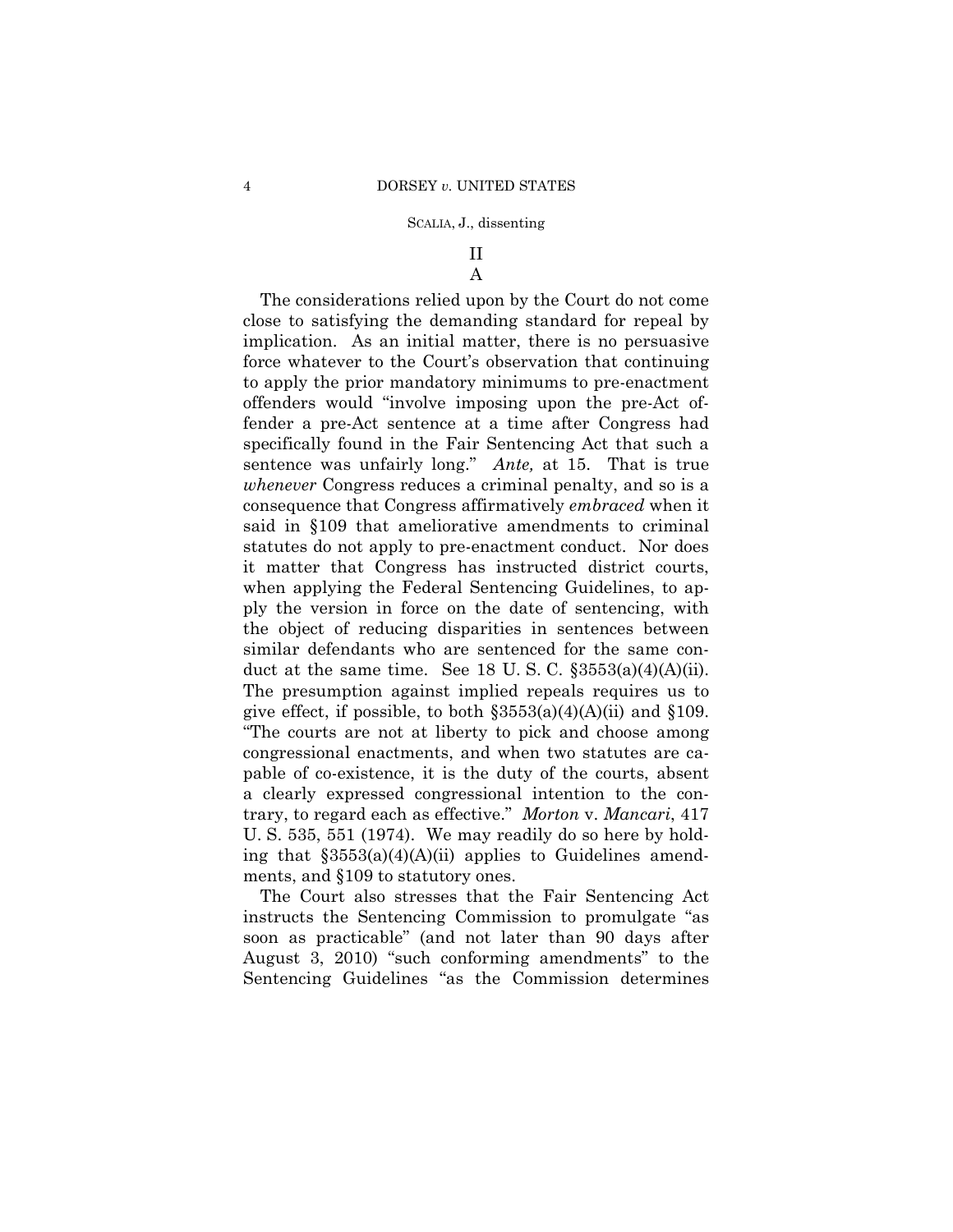necessary to achieve consistency with other guideline provisions and applicable law." §8, 124 Stat. 2374. The argument goes that, because the Commission implemented this directive by reducing the Guidelines ranges for crack cocaine offenses to track the 18-to-1 crack-to-powder ratio reflected in the new mandatory minimums, see 75 Fed. Reg. 66191 (2010), and because the general rule is that a sentencing court should apply the version of the Guidelines in effect at the time of sentencing, see 18 U. S. C. §3553(a)(4)(A)(ii), Congress must have understood that the new mandatory minimums would apply immediately, since otherwise there would be a mismatch between the statutory penalties and Guidelines ranges.

That conclusion simply does not follow. For one thing, the argument begs the very question presented here: What is the "applicable law" relevant to pre-enactment offenders who are sentenced after enactment? The Commission could well have answered this question by concluding that, in light of §109, the law applicable to such offenders is the pre-Act mandatory minimums. It might therefore have retained, as to those offenders, the existing Guidelines ranges reflecting a higher crack-to-powder ratio. Although rare, it is not unheard of for the Commission to establish Guidelines whose application turns on the date of commission of the defendant's offense. See United States Sentencing Commission, Guidelines Manual  $\S 5E1.1(g)(1)$ (Nov. 2011) (governing restitution for offenses committed on or after November 1, 1997, and providing that the prior version of the Guideline shall govern all other cases); *id.*, §8B1.1(f)(1) (same for restitution obligations of organizational defendants). Of course, the Commission did not interpret the Fair Sentencing Act's directive in this manner. But the possibility that it *could* (not to mention the probability that it *should*) have done so illustrates the folly of basing inferences about what Congress intended when it passed the Fair Sentencing Act on decisions the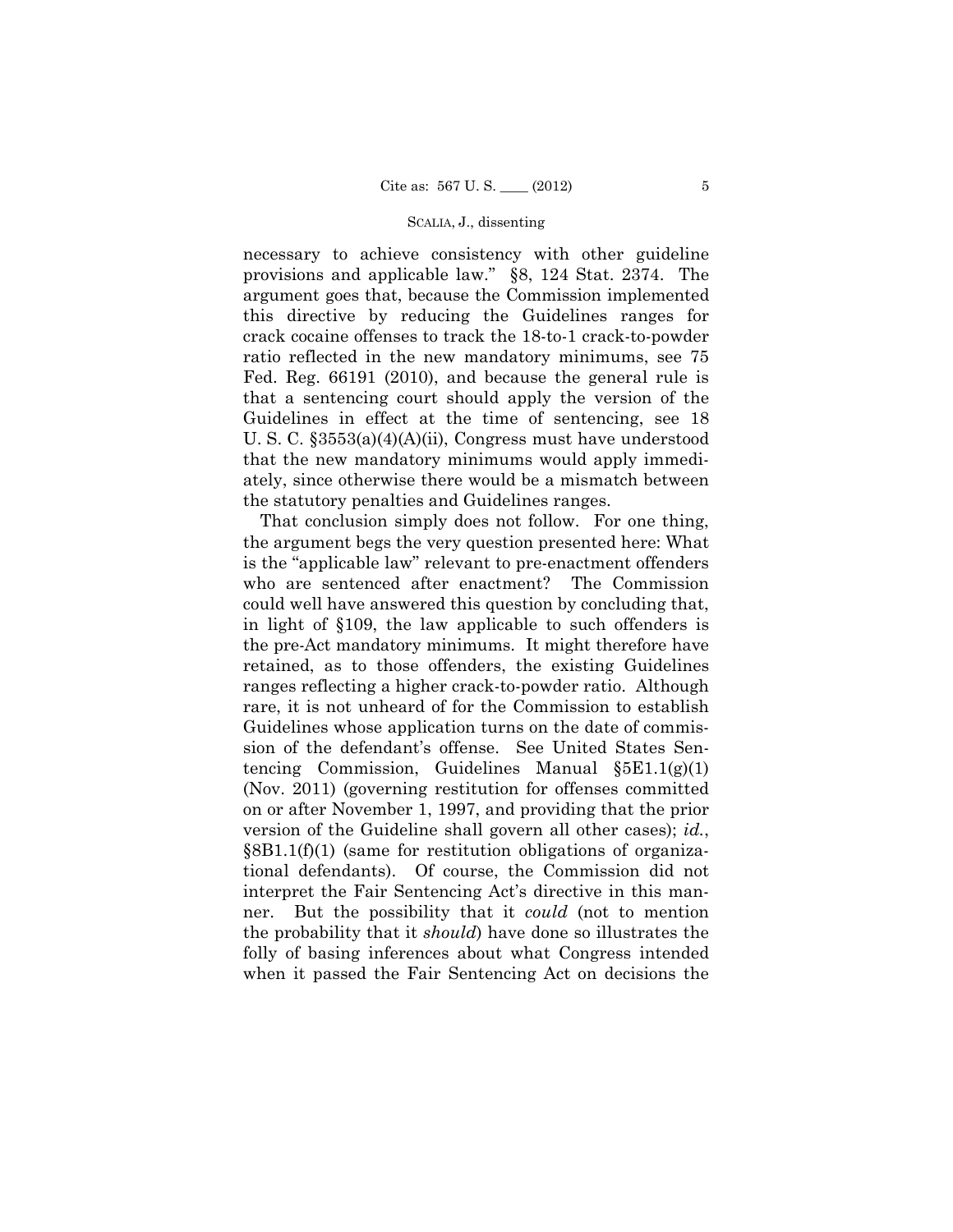Commission would not make until several months later.1

Moreover, even if one takes it as given that the Commission's new crack cocaine Guidelines would apply the lower 18-to-1 ratio to all defendants sentenced after the new Guidelines were put in place, it would not follow that Congress *necessarily* expected the new mandatory minimums to apply to pre-enactment offenders. The directive to update the Guidelines on an emergency basis is equally consistent with Congress's seeking to avoid a mismatch between the Guidelines and the statutory penalties for *post-enactment* offenders sentenced shortly after the Act's effective date.

 defendants sentenced on the 91st day after the Fair Petitioners and the Government discount this explanation, noting that because of the lags associated with investigating and prosecuting drug offenses, most of the Sentencing Act's enactment were sure to be pre-Act offenders. If Congress did not expect the new mandatory minimums to apply to such offenders, they say, there would have been no need to ensure that revised Guidelines were in place so quickly. But *most* is not *all*, and it would have been entirely sensible for Congress to worry that *some* post-Act offenders—offenders clearly subject to the new mandatory minimums—would nonetheless be sentenced under outdated Guidelines if the Guidelines were not revised in short order.

The 11-month median time between indictment and

——————

<sup>1</sup>Congressional reliance on future Commission action might be plausible if the Commission had a settled practice of tying reductions in statutory mandatory minimums to immediately applicable reductions in Guidelines ranges, without any distinction based on the timing of the defendant's offense. But the Court does not cite any such settled practice, and I am not aware of any. Presumably there has been no occasion for a practice to develop either way, since congressional legislation reducing criminal penalties is, in this day and age, very rare.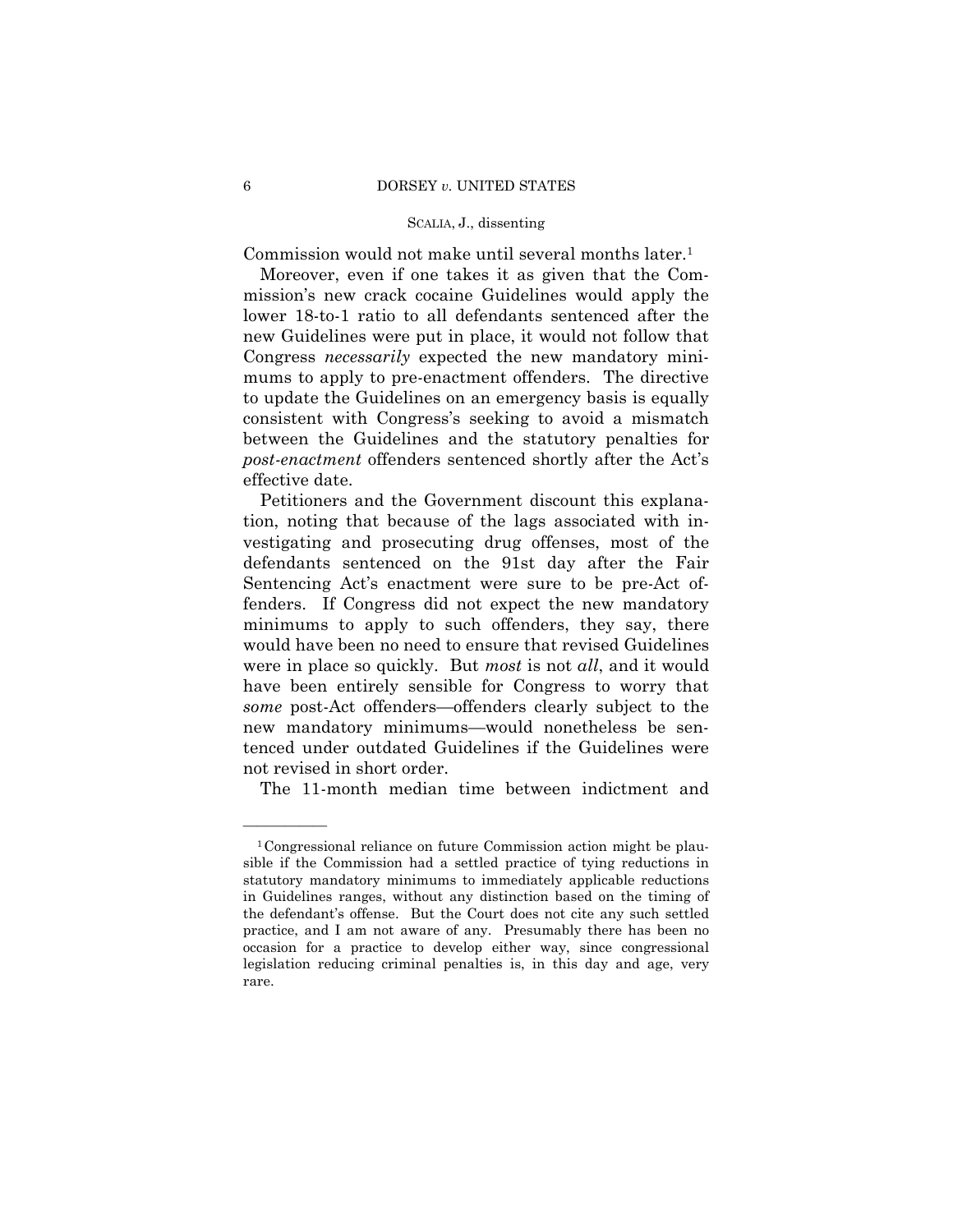sentencing for non-marijuana federal drug offenses, see Administrative Office of United States Courts, Judicial Business of the United States Courts, p. 272 (2010) (Table D–10), does not establish that prompt issuance of new Guidelines for post-Act offenders could not have been a pressing concern. Because that is a *median* figure, it shows that half of all drug defendants are sentenced sooner than 11 months after being indicted. And it is only an *aggregate* figure. For drug possession offenses—relevant here because the Fair Sentencing Act eliminated the mandatory minimum sentence previously applicable to simple possession of crack cocaine, see §3, 124 Stat. 2372—the equivalent figure was just 5.4 months from indictment to sentencing. The pace of criminal cases also varies considerably from district to district. In the Eastern District of Virginia, for instance, the median time from indictment to sentencing for all criminal cases was just 3.6 months. See Judicial Business, *supra,* at 252 (Table D–6). What is more, without the Fair Sentencing Act's emergency directive, amendments to the Guidelines to implement the Act likely would not have been put in place until more than a year after its passage.<sup>2</sup> In the interim, a great

——————

 Rules of Practice and Procedure, Rule 4.1 (amended Aug. 2007). <sup>2</sup> In the ordinary course, the Commission may submit proposed Guidelines amendments to Congress "at or after the beginning of a regular session of Congress, but not later than the first day of May." 28 U. S. C. §994(p). Unless disapproved by Congress, the proposed amendments "take effect on a date specified by the Commission, which shall be no earlier than 180 days after being so submitted and no later than the first day of November of the calendar year in which the amendment . . . is submitted." *Ibid.* As a matter of practice, the Commission has adopted November 1 as the default effective date for its proposed amendments. See United States Sentencing Commission, Because the Fair Sentencing Act was enacted on August 3, 2010—after May 1—there would have been no opportunity for the Commission to submit proposed amendments to Congress until January 2011. Given the 180-day waiting period, the amendments could not have gone into force until the very end of June 2011 at the earliest. And in all likeli-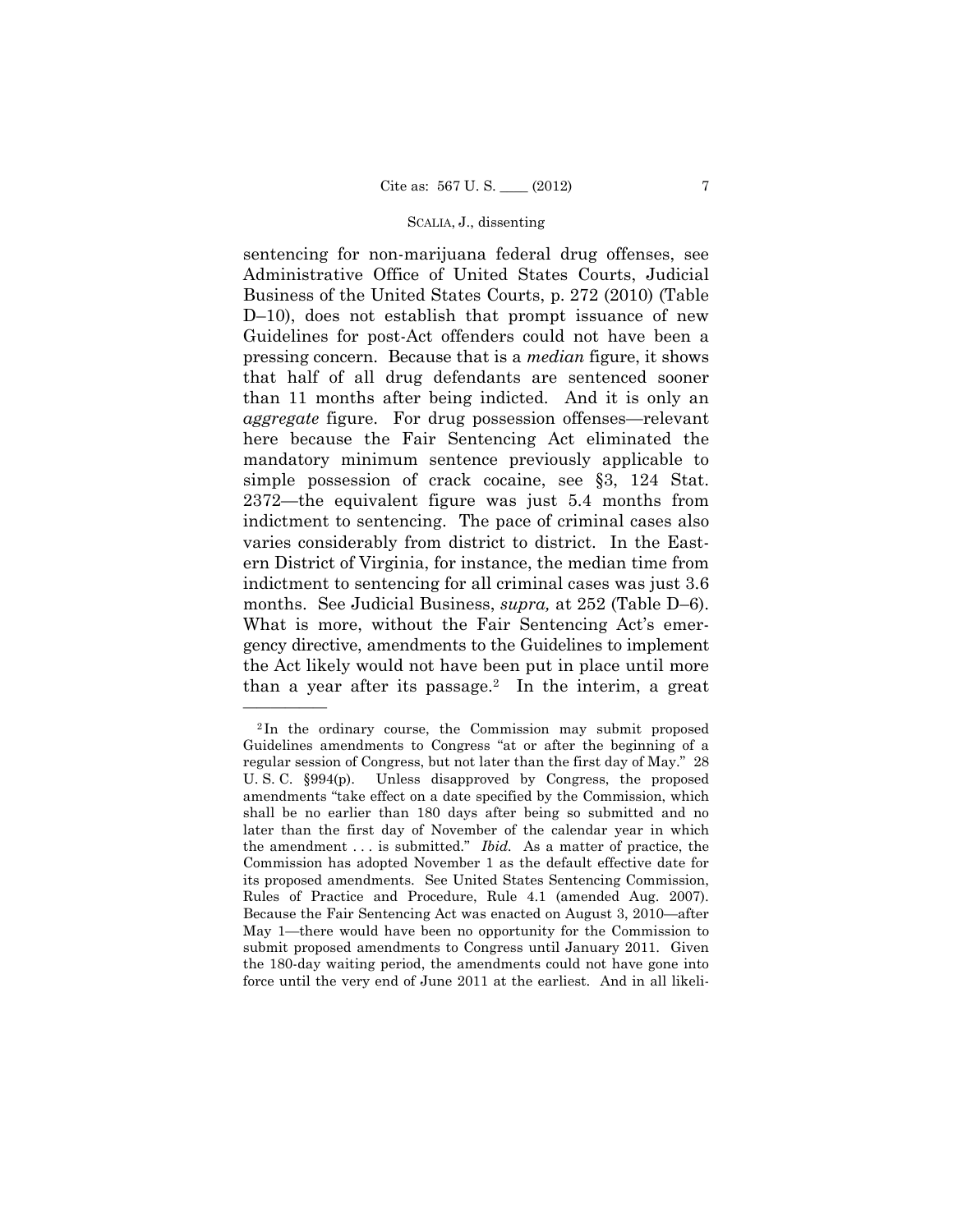many post-Act offenders might have been sentenced under the outdated Guidelines, even though they were clearly entitled to take advantage of the statutory amendments. Because the emergency authority conferred on the Commission can reasonably be understood as directed at *this*  mismatch problem, it creates no clear implication that Congress expected the new statutory penalties to apply to pre-enactment offenders.

 series of "cliffs" at the mandatory minimum thresholds. The Court's last argument is that continuing to apply the prior mandatory minimums to pre-enactment offenders would lead to anomalous, disproportionate sentencing results. It is true enough, as the Court notes, *ante*, at 16– 18, that applying the prior mandatory minimums in tandem with the new Guidelines provisions—which track the new, more lenient mandatory minimums—leads to a But this does not establish that Congress clearly meant the new mandatory minimums to apply to pre-enactment offenders. As noted above, *supra,* at 5–6, there is no reason to take the Guidelines amendments ultimately promulgated by the Commission as a given when evaluating what Congress would have understood when the Fair Sentencing Act was enacted. The Commission could have promulgated amendments that ameliorated this problem by retaining the old Guidelines ranges for pre-enactment offenders.

 between Guidelines and statutory penalties are admittedly Moreover, although the cliffs produced by the mismatch inconsistent with the premise of the Guidelines system that sentences should vary in proportion to the gravity of the offense and the culpability of the offender, see 18 U. S. C.  $\S 3553(a)(1)$ ,  $(a)(2)(A)$ , the same objection can be lodged against *any* mandatory minimum that trumps an otherwise applicable Guidelines range. And it is not as

——————

hood, they would not have been effective until November 1, 2011.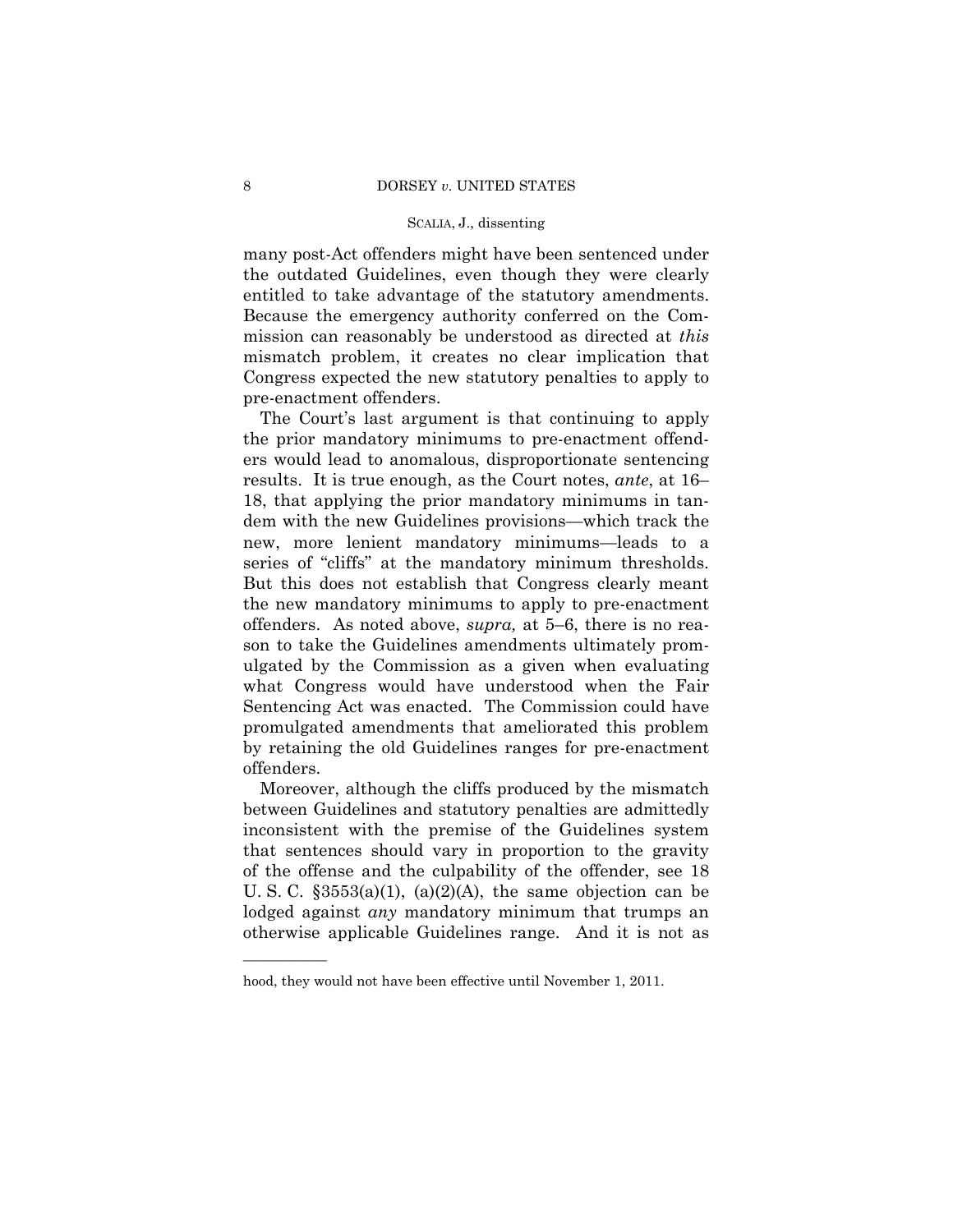though the results of continuing to apply the pre-Act statutory penalties are so senseless as to establish that Congress must not have intended them. Retaining the old mandatory minimums ensures at least rough equivalence in sentences for defendants who committed their crimes at the same time, but were sentenced at different times even as it leads to disparities for defendants who are sentenced at the same time, but committed their offenses at different times. In light of this plausible basis for continuing to apply the prior law to pre-enactment offenders, there is no reason to conclude that Congress *necessarily*  expected the new statutory penalties to apply.

B

Petitioners and the Government press a handful of additional arguments which require only brief discussion. They first contend that an intention to apply the new mandatory minimums to pre-enactment offenders can be inferred from §10 of the Fair Sentencing Act, 124 Stat. 2375, which instructs the Commission to study the effects of the new law and make a report to Congress within five years. The suggestion is that, if the statutory penalties do not apply to pre-enactment offenders, then the Act would have no effect on many defendants sentenced during the study period, which would in turn undermine Congress's goal of compiling useful data. This is makeweight. Whether or not the new mandatory minimums are held applicable to pre-enactment offenders, they will be applied to many post-enactment offenders during the study period, and the Commission will have the opportunity to collect useful data. The study provision simply has nothing to say about the question at issue here.

The Government also notes that the Senate bill that ultimately became the Fair Sentencing Act was based on an earlier bill which contained a provision that would have delayed the Act's effective date until 180 days after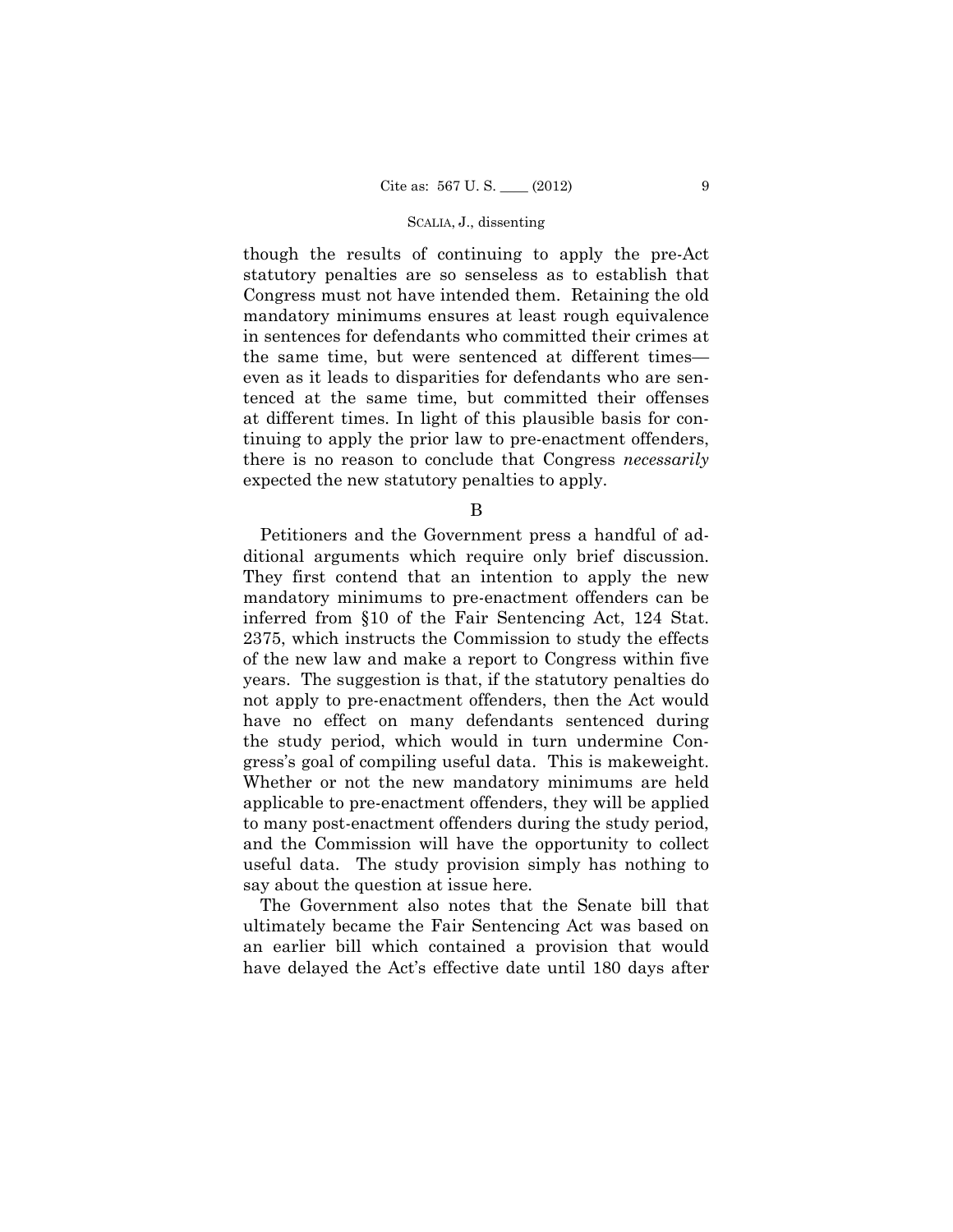passage, and specifically provided that "[t]here shall be no retroactive application of any portion of this Act." H. R. 265, 111th Cong., 1st Sess., §11 (2009). Even if one is inclined to base inferences about statutory meaning on unenacted versions of the relevant bill, but see *Hamdan* v. *Rumsfeld*, 548 U. S. 557, 668 (2006) (SCALIA, J., dissenting), this argument from drafting history is unpersuasive. That Congress considered and rejected a proposal that would have delayed application of the Act until 180 days after passage says nothing about whether the version finally enacted applies to defendants whose criminal conduct pre-dated the Act. Moreover, the same bill would have provided permissive authority for the Commission to promulgate amended Guidelines on an emergency basis, see §8(a), notwithstanding its delayed effective date provision. This point undercuts the argument that emergency amendment authority and immediate application of the new statutory penalties go hand-in-hand.

Petitioners finally appeal to the rule of lenity and the canon of constitutional avoidance. But the rule of lenity has no application here, because the background principle supplied by §109 serves to remove the ambiguity that is a necessary precondition to invocation of the rule. See *Deal*  v. *United States*, 508 U. S. 129, 135 (1993). The canon of constitutional avoidance also has no application here. Although many observers viewed the 100-to-1 crack-topowder ratio under the prior law as having a racially disparate impact, see, *e.g.,* United States Sentencing Commission, Special Report to Congress: Cocaine and Federal Sentencing Policy 8 (Apr. 1997)*,* only *intentional*  discrimination may violate the equal protection component of the Fifth Amendment's Due Process Clause. See *Arlington Heights* v. *Metropolitan Housing Development Corp.*, 429 U. S. 252, 264–265 (1977); *Adarand Constructors, Inc.* v. *Peña*, 515 U. S. 200, 217 (1995). There is thus no constitutional doubt triggered by application of the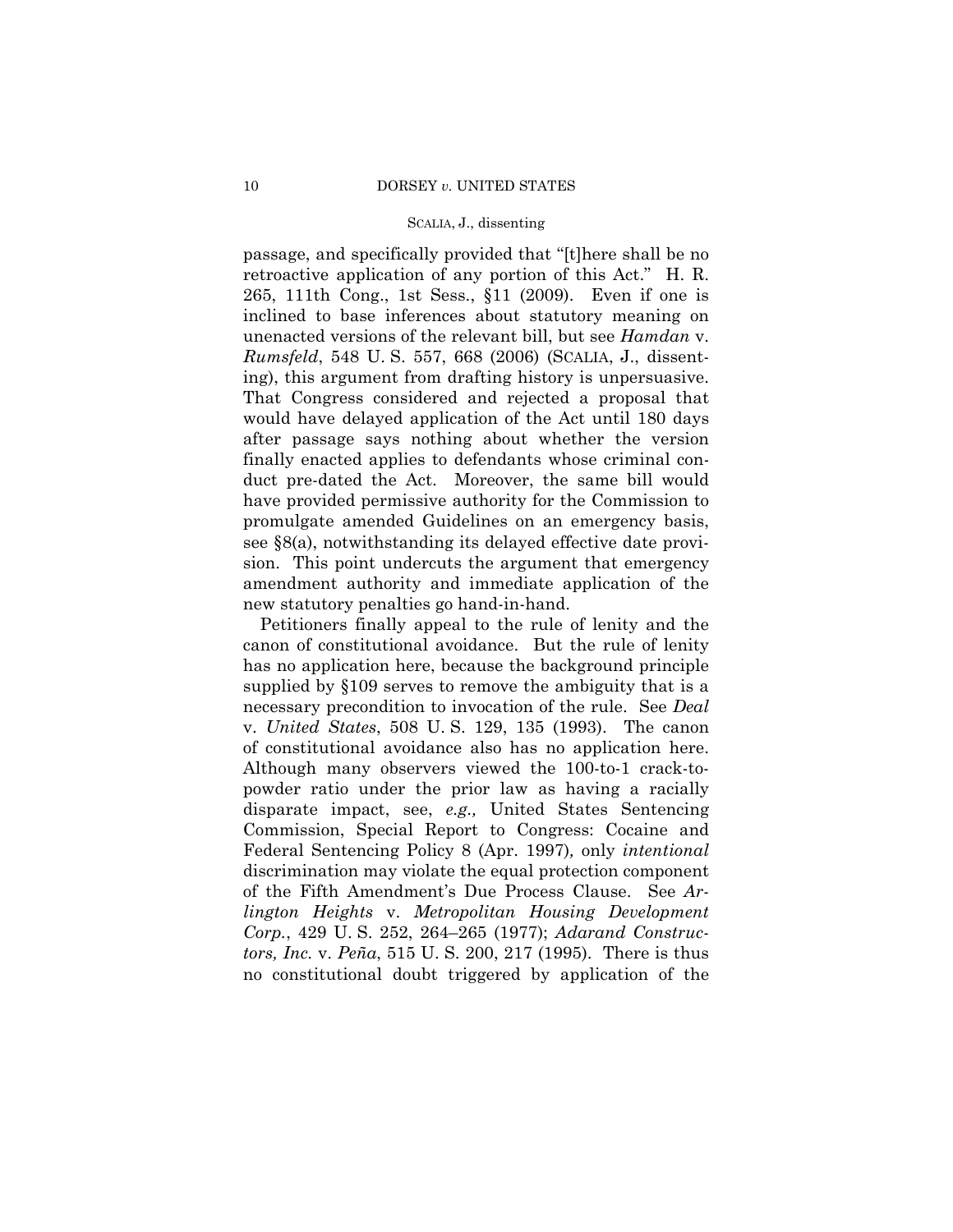prior mandatory minimums, much less the sort of "serious constitutional doub[t]" required to invoke the avoidance canon. *Clark* v. *Martinez*, 543 U. S. 371, 381 (2005).

\* \* \*

In the end, the mischief of the Court's opinion is not the result in this particular case, but rather the unpredictability it injects into the law for the future. The Court's decision is based on "[s]ix considerations, taken together," *ante,* at 11, and we are not told whether any one of these considerations might have justified the Court's result in isolation, or even the relative importance of the various considerations. One of them (the Commission's emergency authority to issue conforming amendments to the Guidelines) is a particular feature of the statute at issue in these cases, but another (the fact that applying the prior statutory penalties alongside the new Guidelines leads to a mismatch) is a general feature of a sentencing scheme that calibrates Guidelines ranges to the statutory mandatory minimums for a given offense. Are we to conclude that, after the Sentencing Reform Act, §109 has no further application to criminal penalties, at least when statutory amendments lead to modification of the Guidelines? Portions of the Court's opinion could be understood to suggest that result, but the Court leaves us in suspense.

That is most unfortunate, because the whole point of §109, as well as other provisions of the Dictionary Act, see 1 U. S. C. §§1–8, and the definitional provisions of the federal criminal law, see 18 U. S. C. §§5–27 (2006 ed. and Supp. IV), is to provide a stable set of background principles that will promote effective communication between Congress and the courts. In this context, stability is ensured by a healthy respect for our presumption against implied repeals, which demands a clear showing before we conclude that Congress has deviated from one of these background interpretive principles. Because the Court's